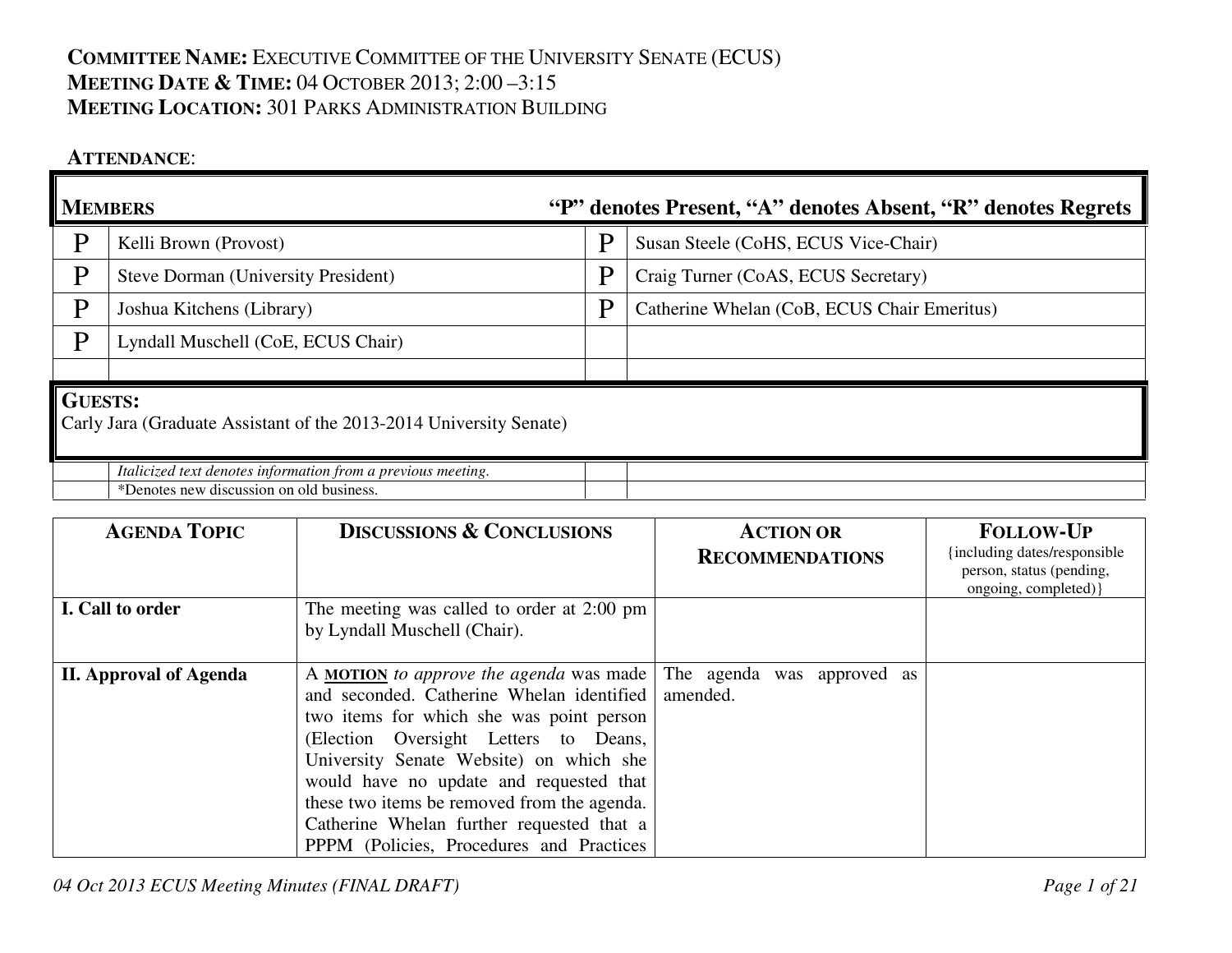|                                 | Manual) Update be added to the agenda.         |                                 |  |
|---------------------------------|------------------------------------------------|---------------------------------|--|
|                                 | These amendments to the agenda were            |                                 |  |
|                                 | accepted by those present.                     |                                 |  |
| <b>III. Approval of Minutes</b> | A <b>MOTION</b> to approve the 23 Aug 2013     | The 23 Aug 2013 ECUS minutes    |  |
|                                 | ECUS minutes was made and seconded. A          | were approved as posted, so no  |  |
|                                 | draft of these minutes had been circulated to  | additional action was required. |  |
|                                 | the meeting attendees via email with no        |                                 |  |
|                                 | revisions offered, Thus, the minutes had been  |                                 |  |
|                                 | posted as circulated to the minutes.gcsu.edu   |                                 |  |
|                                 | site.                                          |                                 |  |
| <b>IV.</b> Reports              | Neither administrative (President, Provost)    |                                 |  |
|                                 |                                                |                                 |  |
|                                 | nor committee reports were on the agenda.      |                                 |  |
| <b>V. Information Items</b>     |                                                |                                 |  |
| Actions/Recommendations         |                                                |                                 |  |
|                                 |                                                |                                 |  |
| <b>Electronic Tools</b>         | 23 Aug 2013: At the 2013 governance            |                                 |  |
|                                 | retreat, Doc St. Clair (from IT) indicated to  |                                 |  |
|                                 | Craig Turner that he was planning to           |                                 |  |
|                                 | oversee "fixes" to some the electronic tools   |                                 |  |
|                                 | of the University Senate. This might include   |                                 |  |
|                                 | the agenda tool and the motion database. His   |                                 |  |
|                                 | plan was to check with Tanya Goette, Chair     |                                 |  |
|                                 | of Information Systems & Computer Science,     |                                 |  |
|                                 | to see if she had any students that were able  |                                 |  |
|                                 | to assist in any of the necessary              |                                 |  |
|                                 | programming changes that support the tools.    |                                 |  |
|                                 | At present, this consultation is still in      |                                 |  |
|                                 | progress. More information on this matter      |                                 |  |
|                                 | will be forthcoming as it becomes available.   |                                 |  |
|                                 |                                                |                                 |  |
|                                 | 04 Oct 2013 Craig Turner provided an           |                                 |  |
|                                 | informational update on this agenda item.      |                                 |  |
|                                 | Doc St. Clair (from IT) continues to oversee   |                                 |  |
|                                 | the "fixes" to some of the electronic tools of |                                 |  |
|                                 |                                                |                                 |  |
|                                 | the University Senate. Doc had decided to      |                                 |  |
|                                 | start with the online motion database and had  |                                 |  |
|                                 | met with relevant university personnel to      |                                 |  |
|                                 | determine the server that is hosting the tool  |                                 |  |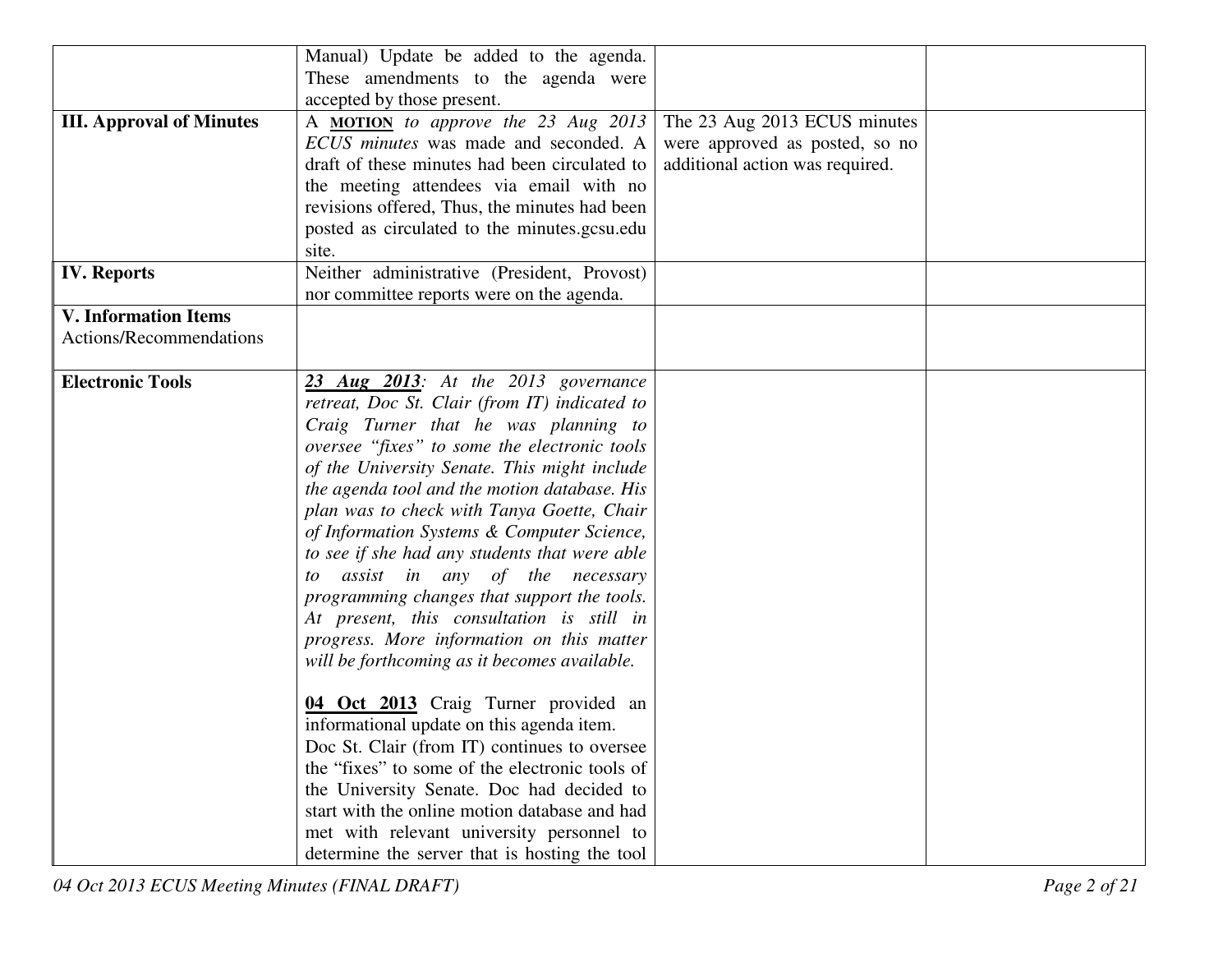| and the existing glitches. The most glaring      |  |
|--------------------------------------------------|--|
| glitch is the fact that once motion text is      |  |
| submitted, it is not possible for the text to be |  |
| edited – even by the individual who entered      |  |
| it, the Presiding Officer, or any of the System  |  |
| Administrators. The only way to change the       |  |
| motion text field is to manually change it in    |  |
| the database and only individuals with direct    |  |
| access to the file may amend it. This is         |  |
| undesirable and there is a Serve ticket (work    |  |
| order) indicating that this glaring glitch is    |  |
| presently under review for possible repair.      |  |
| While there are other glitches in the existing   |  |
| online motion database, Doc St. Clair had        |  |
| indicated the current strategy was to fix the    |  |
| most glaring glitch and arrange to have the      |  |
| program rewritten. The rationale was that it     |  |
| would be easier to rewrite the software than     |  |
| to attempt to decipher the existing program.     |  |
| This was so as the programmer who wrote          |  |
| the software had left Georgia College and the    |  |
| existing program while functional was not        |  |
| documented well (few comments in the             |  |
| code). The few comments make it difficult to     |  |
| fix as the individual who would try to fix the   |  |
| code would first have to spend significant       |  |
| time to attempt to decipher how the              |  |
| uncommented code functioned before a             |  |
| repair could be made.                            |  |
| Doc was arranging for someone in IT to           |  |
| review the program to make an estimate on        |  |
| the cost of recoding the software. Doc had       |  |
| consulted Tanya Goette who identified a          |  |
| graduate student capable of writing the new      |  |
| program. This student's services have not yet    |  |
| been secured as the reprogramming cost will      |  |
| first be determined to see if fiscally viable.   |  |
| President Dorman and Provost Brown were          |  |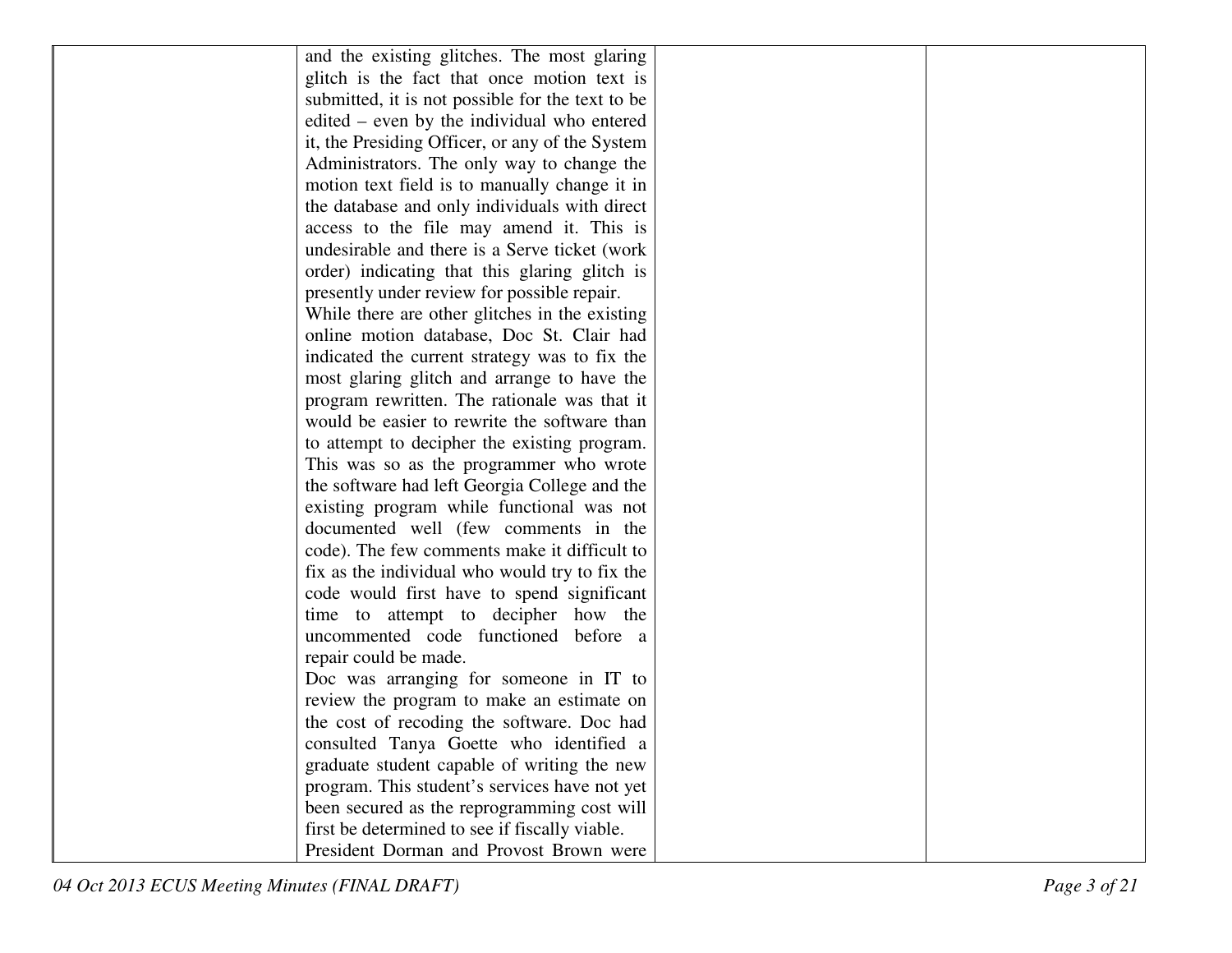|                              | supportive of the recoding of the program.      |  |
|------------------------------|-------------------------------------------------|--|
|                              | President Dorman inquired if commercial         |  |
|                              | software was available that could be            |  |
|                              | purchased. Craig Turner indicated that this     |  |
|                              | software was not commercially available (to     |  |
|                              | his knowledge) and that such motion tracking    |  |
|                              | utilities are typically homegrown within the    |  |
|                              | institution at which they are implemented as    |  |
|                              | had been done here. President Dorman noted      |  |
|                              | that this venture may lead to a product (an     |  |
|                              | online motion database system) that could be    |  |
|                              | marketable to other universities and colleges   |  |
|                              | and become a source of revenue for this         |  |
|                              | institution. Craig Turner pointed out that in   |  |
|                              | the recent past, another institution had        |  |
|                              | expressed interest in procuring the current     |  |
|                              | software and explored with individuals on       |  |
|                              | campus the possibility of purchasing it.        |  |
|                              | There was uncertainty as to whether the cost    |  |
|                              | of fixing glitches (if any) and the cost of the |  |
|                              | reprogramming would come out of the             |  |
|                              | budget of the university senate or some other   |  |
|                              | funding source. While nothing was settled,      |  |
|                              | there was a general observation that the        |  |
|                              | university senate budget was provided with      |  |
|                              | recurring annual costs in mind and that this    |  |
|                              | reprogramming would be more of a one-time       |  |
|                              | cost so it was not unreasonable to keep open    |  |
|                              | the possibility of alternate funding options.   |  |
|                              | More information on this matter will be         |  |
|                              | forthcoming as it becomes<br>available          |  |
|                              | including but not limited to the cost estimate  |  |
|                              | of the reprogramming.                           |  |
| <b>Photos for University</b> | 23 Aug 2013 In consultation with University     |  |
| <b>Senate</b>                | Photographer Tim Vacula, a new process for      |  |
|                              | obtaining the "mug shots" (headshots) used      |  |
|                              | in the online senator database would be         |  |
|                              | implemented this year. The new process          |  |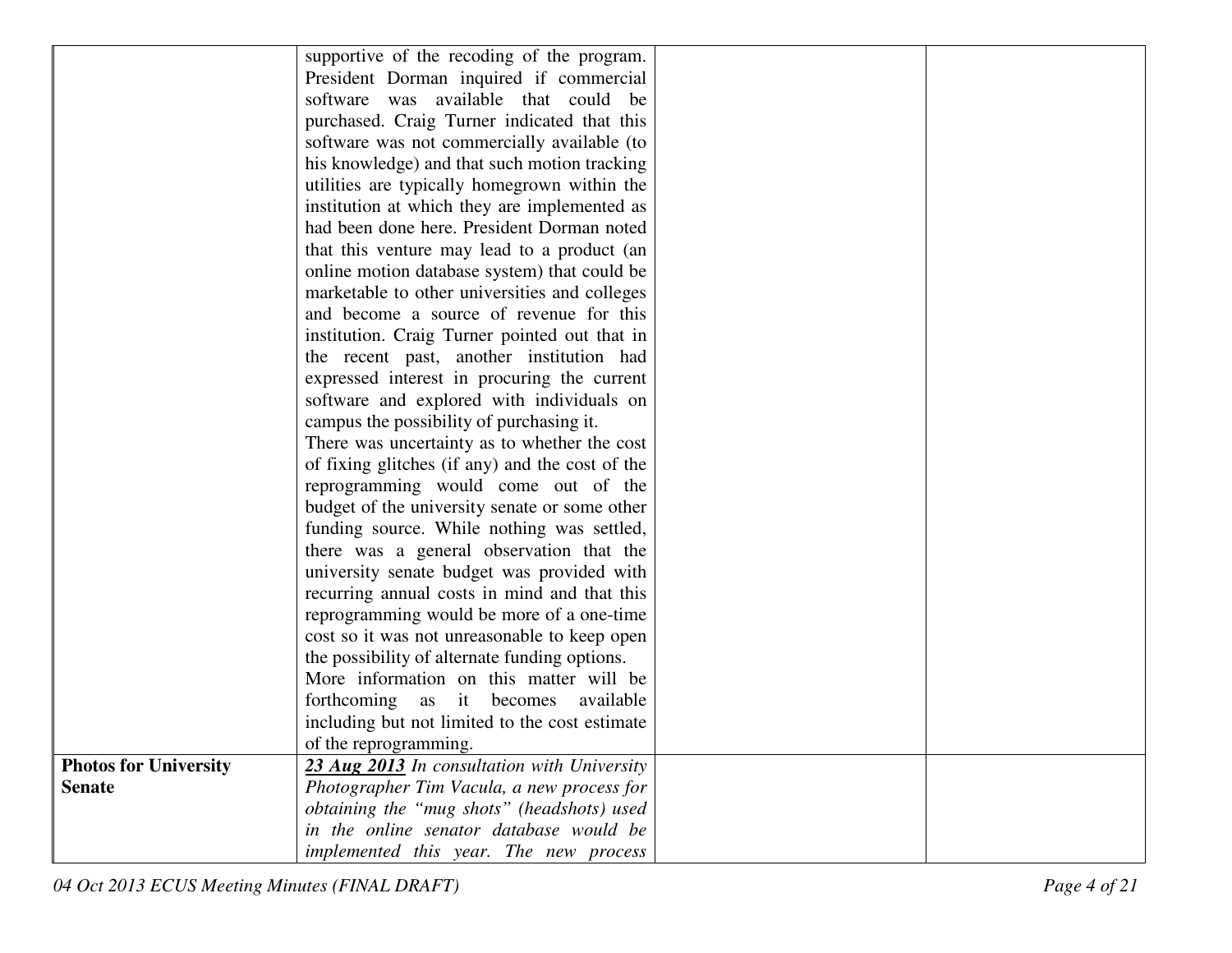|                                  | would have those needing "mug shots" to                                                |                                       |
|----------------------------------|----------------------------------------------------------------------------------------|---------------------------------------|
|                                  | stop by Tim's studio in Lanier Hall (2nd                                               |                                       |
|                                  | floor) on their way to the University Senate                                           |                                       |
|                                  | meeting. This process will provide a higher                                            |                                       |
|                                  | quality and more uniform image. The old                                                |                                       |
|                                  | process of having Tim come to the meeting                                              |                                       |
|                                  | can be revived if necessary.                                                           |                                       |
|                                  |                                                                                        |                                       |
|                                  | 04 Oct 2013 Lyndall Muschell provided an                                               |                                       |
|                                  | informational update on this item.                                                     |                                       |
|                                  | Of the seven individuals without mug shots                                             |                                       |
|                                  | who were invited to stop by Tim Vacula's                                               |                                       |
|                                  | studio, only Carly Jara (graduate assistant)                                           |                                       |
|                                  | had done so. Only Lyndall Muschell had                                                 |                                       |
|                                  | stopped by for a new mug shot to replace her                                           |                                       |
|                                  | existing one. There was general agreement                                              |                                       |
|                                  | by those present that the process of going to                                          |                                       |
|                                  | Tim Vacula's studio (rather than bringing                                              |                                       |
|                                  | Tim Vacula to the university senate meeting)                                           |                                       |
|                                  | would continue as the mug shot process                                                 |                                       |
|                                  | going forward. The process will be enacted                                             |                                       |
|                                  | for the annual organizational meeting. In                                              |                                       |
|                                  | addition, the process could be enacted for                                             |                                       |
|                                  | other university senate meetings at the                                                |                                       |
|                                  | discretion of the Executive Committee.                                                 |                                       |
| <b>University Senate Website</b> | 23 Aug 2013                                                                            | 23 Aug 2013<br>1. Catherine Whelan to |
|                                  | Catherine Whelan will circulate the draft of<br>the proposed modifications made by the | circulate<br>the<br>draft             |
|                                  | 2012-2013 University Senate Web Presence                                               | revisions to the web                  |
|                                  | Work Group to the members of the work                                                  | presence work group.                  |
|                                  | group to confirm they are still desirable. The                                         | 2. Catherine Whelan to                |
|                                  | work group members were Bryan Marshall,                                                | with<br>meet<br>John                  |
|                                  | Josh Kitchens, Craig Turner, Catherine                                                 | Hachtel.                              |
|                                  | Whelan, and Matthew Williams. After this                                               |                                       |
|                                  | consultation, Catherine Whelan will meet                                               | 04 Oct 2013                           |
|                                  | with John Hachtel to determine whether the                                             | Consideration postponed               |
|                                  | desired modifications can be implemented.                                              | to a future ECUS meeting.             |
|                                  |                                                                                        |                                       |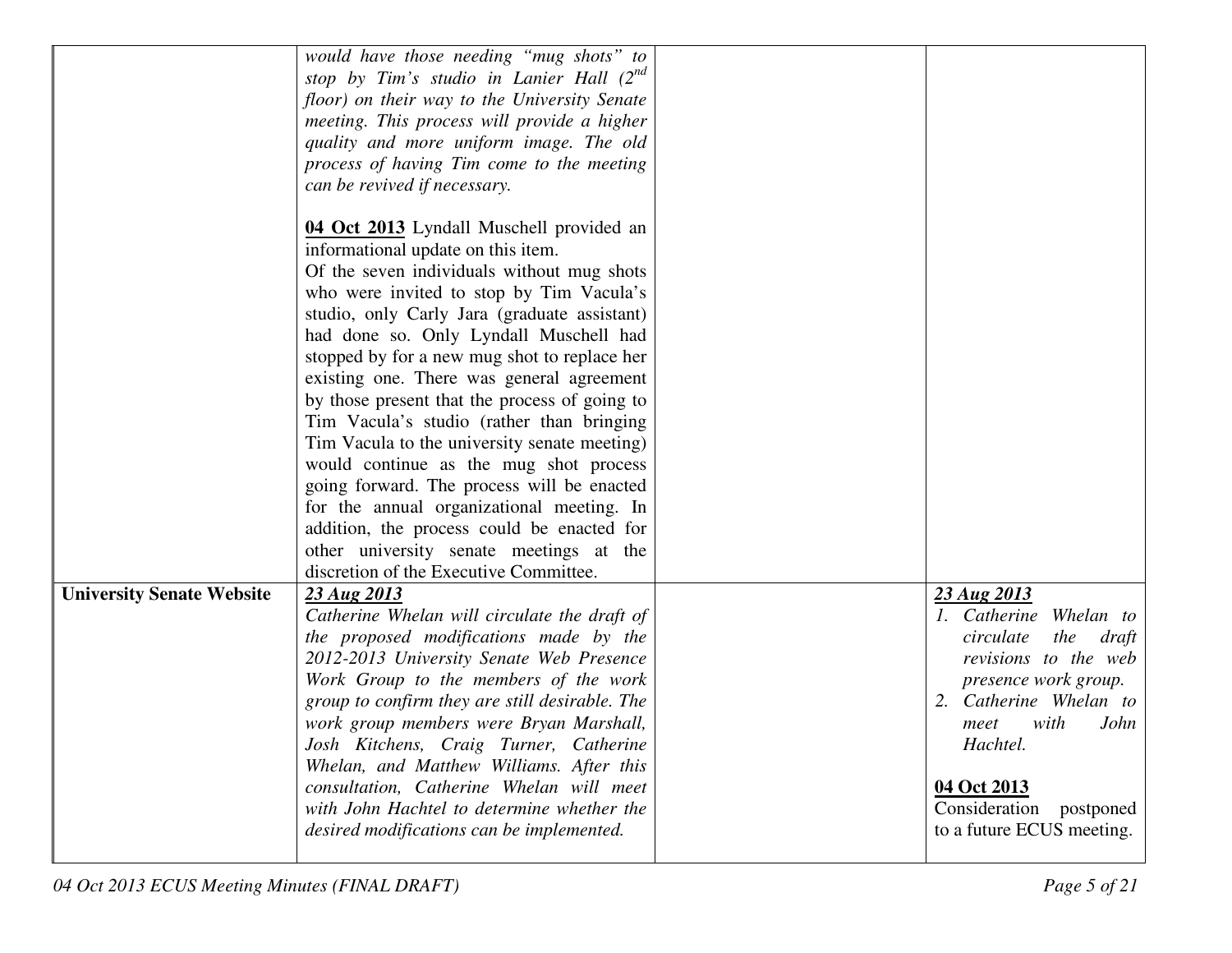|                                                                                                                                   | 4 Oct 2013                                                                                                                                                                                                                                                                                                                                                                                                                                                                                                  |                                                                                                                                                                                                                                                                                                  |
|-----------------------------------------------------------------------------------------------------------------------------------|-------------------------------------------------------------------------------------------------------------------------------------------------------------------------------------------------------------------------------------------------------------------------------------------------------------------------------------------------------------------------------------------------------------------------------------------------------------------------------------------------------------|--------------------------------------------------------------------------------------------------------------------------------------------------------------------------------------------------------------------------------------------------------------------------------------------------|
|                                                                                                                                   | While this item was on the tentative agenda                                                                                                                                                                                                                                                                                                                                                                                                                                                                 |                                                                                                                                                                                                                                                                                                  |
|                                                                                                                                   | that was circulated by Lyndall Muschell, its                                                                                                                                                                                                                                                                                                                                                                                                                                                                |                                                                                                                                                                                                                                                                                                  |
|                                                                                                                                   | consideration was postponed to a future                                                                                                                                                                                                                                                                                                                                                                                                                                                                     |                                                                                                                                                                                                                                                                                                  |
|                                                                                                                                   | ECUS meeting during the agenda review.                                                                                                                                                                                                                                                                                                                                                                                                                                                                      |                                                                                                                                                                                                                                                                                                  |
| <b>Items Steered to</b>                                                                                                           | 1. Steered to APC was the review of the                                                                                                                                                                                                                                                                                                                                                                                                                                                                     |                                                                                                                                                                                                                                                                                                  |
| <b>Committees Via Email</b>                                                                                                       |                                                                                                                                                                                                                                                                                                                                                                                                                                                                                                             |                                                                                                                                                                                                                                                                                                  |
| <b>Conversations</b>                                                                                                              | university senate endorsement request of                                                                                                                                                                                                                                                                                                                                                                                                                                                                    |                                                                                                                                                                                                                                                                                                  |
|                                                                                                                                   | the QEP (Quality Enhancement Plan)                                                                                                                                                                                                                                                                                                                                                                                                                                                                          |                                                                                                                                                                                                                                                                                                  |
|                                                                                                                                   | Theme and Goal statements. This request                                                                                                                                                                                                                                                                                                                                                                                                                                                                     |                                                                                                                                                                                                                                                                                                  |
|                                                                                                                                   | was made by Steve Jones on behalf of the                                                                                                                                                                                                                                                                                                                                                                                                                                                                    |                                                                                                                                                                                                                                                                                                  |
|                                                                                                                                   | QEP task force.                                                                                                                                                                                                                                                                                                                                                                                                                                                                                             |                                                                                                                                                                                                                                                                                                  |
|                                                                                                                                   | 2. Steered to FAPC was a proposed update                                                                                                                                                                                                                                                                                                                                                                                                                                                                    |                                                                                                                                                                                                                                                                                                  |
|                                                                                                                                   | to the current student opinion survey                                                                                                                                                                                                                                                                                                                                                                                                                                                                       |                                                                                                                                                                                                                                                                                                  |
|                                                                                                                                   | syllabus statement. Associate Provost                                                                                                                                                                                                                                                                                                                                                                                                                                                                       |                                                                                                                                                                                                                                                                                                  |
|                                                                                                                                   | Tom Ormond drafted the proposed                                                                                                                                                                                                                                                                                                                                                                                                                                                                             |                                                                                                                                                                                                                                                                                                  |
|                                                                                                                                   | update and made this request.                                                                                                                                                                                                                                                                                                                                                                                                                                                                               |                                                                                                                                                                                                                                                                                                  |
| <b>VI. Unfinished Business</b>                                                                                                    |                                                                                                                                                                                                                                                                                                                                                                                                                                                                                                             |                                                                                                                                                                                                                                                                                                  |
|                                                                                                                                   |                                                                                                                                                                                                                                                                                                                                                                                                                                                                                                             |                                                                                                                                                                                                                                                                                                  |
|                                                                                                                                   |                                                                                                                                                                                                                                                                                                                                                                                                                                                                                                             |                                                                                                                                                                                                                                                                                                  |
|                                                                                                                                   |                                                                                                                                                                                                                                                                                                                                                                                                                                                                                                             |                                                                                                                                                                                                                                                                                                  |
|                                                                                                                                   |                                                                                                                                                                                                                                                                                                                                                                                                                                                                                                             |                                                                                                                                                                                                                                                                                                  |
|                                                                                                                                   |                                                                                                                                                                                                                                                                                                                                                                                                                                                                                                             |                                                                                                                                                                                                                                                                                                  |
|                                                                                                                                   |                                                                                                                                                                                                                                                                                                                                                                                                                                                                                                             |                                                                                                                                                                                                                                                                                                  |
|                                                                                                                                   |                                                                                                                                                                                                                                                                                                                                                                                                                                                                                                             |                                                                                                                                                                                                                                                                                                  |
|                                                                                                                                   |                                                                                                                                                                                                                                                                                                                                                                                                                                                                                                             |                                                                                                                                                                                                                                                                                                  |
|                                                                                                                                   |                                                                                                                                                                                                                                                                                                                                                                                                                                                                                                             |                                                                                                                                                                                                                                                                                                  |
|                                                                                                                                   |                                                                                                                                                                                                                                                                                                                                                                                                                                                                                                             |                                                                                                                                                                                                                                                                                                  |
|                                                                                                                                   |                                                                                                                                                                                                                                                                                                                                                                                                                                                                                                             |                                                                                                                                                                                                                                                                                                  |
|                                                                                                                                   |                                                                                                                                                                                                                                                                                                                                                                                                                                                                                                             |                                                                                                                                                                                                                                                                                                  |
|                                                                                                                                   |                                                                                                                                                                                                                                                                                                                                                                                                                                                                                                             |                                                                                                                                                                                                                                                                                                  |
|                                                                                                                                   |                                                                                                                                                                                                                                                                                                                                                                                                                                                                                                             |                                                                                                                                                                                                                                                                                                  |
|                                                                                                                                   |                                                                                                                                                                                                                                                                                                                                                                                                                                                                                                             |                                                                                                                                                                                                                                                                                                  |
|                                                                                                                                   |                                                                                                                                                                                                                                                                                                                                                                                                                                                                                                             |                                                                                                                                                                                                                                                                                                  |
|                                                                                                                                   |                                                                                                                                                                                                                                                                                                                                                                                                                                                                                                             |                                                                                                                                                                                                                                                                                                  |
|                                                                                                                                   | Catherine Whelan will continue her efforts                                                                                                                                                                                                                                                                                                                                                                                                                                                                  |                                                                                                                                                                                                                                                                                                  |
|                                                                                                                                   |                                                                                                                                                                                                                                                                                                                                                                                                                                                                                                             |                                                                                                                                                                                                                                                                                                  |
|                                                                                                                                   | on this drafting of this articulation.                                                                                                                                                                                                                                                                                                                                                                                                                                                                      | continue to coordinate,                                                                                                                                                                                                                                                                          |
| <b>Review of Action &amp;</b><br><b>Recommendations, Provide</b><br>updates (if any) to Follow-up<br><b>IT Policy Development</b> | 23 Aug 2013<br>1. IT Policy Development - Catherine<br>Whelan will coordinate with Hance<br>Patrick<br>4 Oct 2013<br>Catherine Whelan reported that she has had a<br>few conversations with Hance Patrick on this<br>matter. In preparation is an articulation of the<br>development of all university policy – not<br>simply development of IT policy. Hance<br>Patrick has confirmed with Catherine Whelan<br>that such an articulation would satisfy the<br>need he has in the development of IT Policy. | 23 Aug 2013<br>1. Catherine Whelan to<br>coordinate with Hance<br>Patrick with respect to<br>the<br>IT<br>Policy<br>Development<br>Proposal.<br>4 Oct 2013<br>1. Catherine Whelan did<br>coordinate with Hance<br>Patrick as charged at<br>the 23 Aug 2013<br>meeting.<br>2. Catherine Whelan to |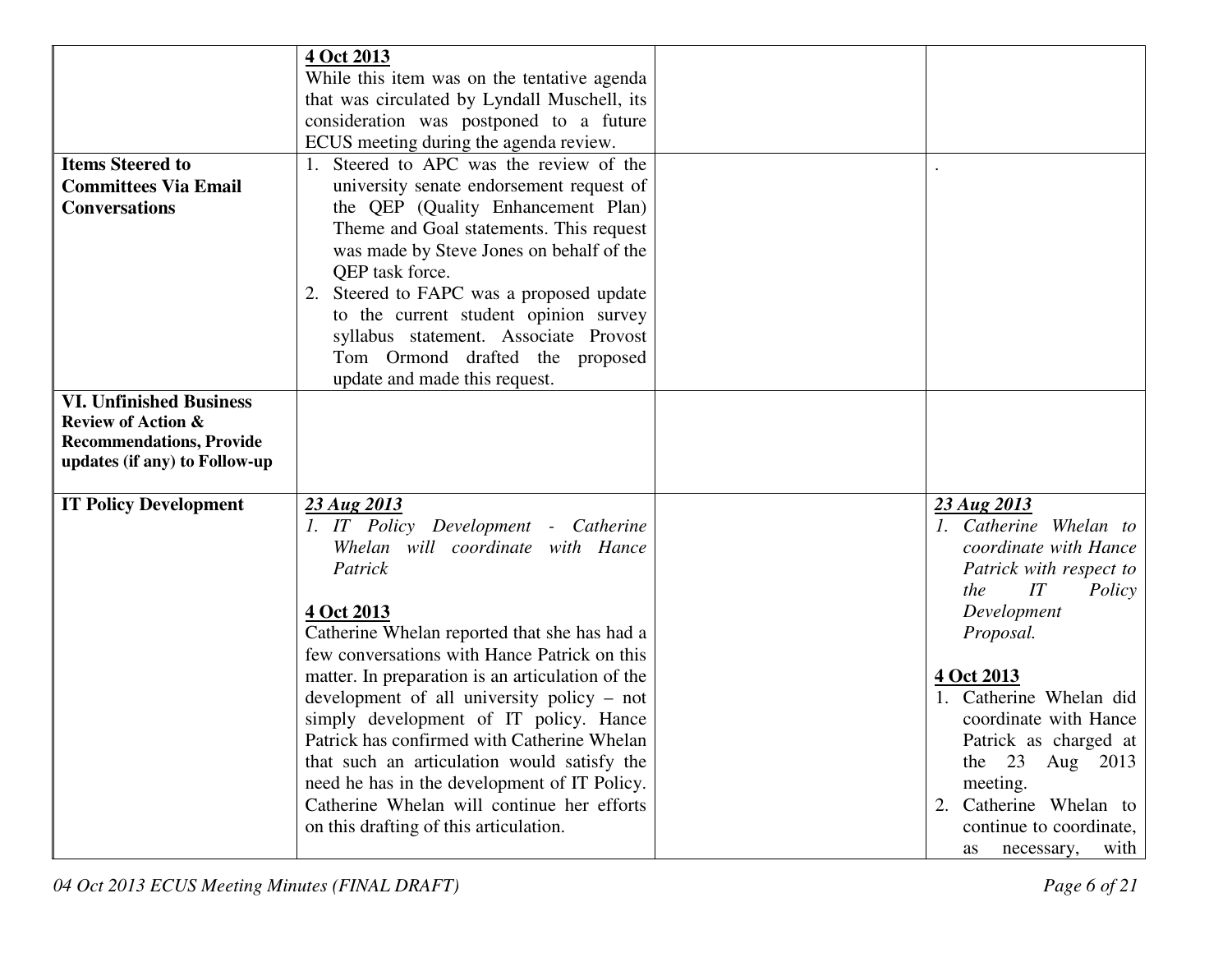|                                 |                                                   | Hance Patrick. |
|---------------------------------|---------------------------------------------------|----------------|
| <b>PPPM</b> – Policies,         | 23 Aug 2013                                       |                |
| <b>Procedures and Practices</b> |                                                   |                |
|                                 | Catherine Whelan reported that                    |                |
| <b>Manual</b>                   | Updates to the PPPM had been made<br>$\bullet$    |                |
|                                 | and these were in compliance with                 |                |
|                                 | the ECUS guidance to Mike Digby                   |                |
|                                 | during 2012-2013. These included                  |                |
|                                 | replacing any language that was a                 |                |
|                                 | copy of BoR Policy Language with a                |                |
|                                 | link to BoR Policy.                               |                |
|                                 | Mike Digby did a vast amount of<br>$\bullet$      |                |
|                                 | work during 2012-2013 in reviewing                |                |
|                                 | the academic sections of the PPPM                 |                |
|                                 | Student Opinion Surveys and Student<br>$\bullet$  |                |
|                                 | Opinion Forms need to be collated                 |                |
|                                 | and reviewed for consistency                      |                |
|                                 | the "new" (revised & reformatted)<br>$\bullet$    |                |
|                                 | version of the PPPM is still lurking in           |                |
|                                 | the background and its launch is                  |                |
|                                 | anticipated soon.                                 |                |
|                                 |                                                   |                |
|                                 | 04 Oct 2013                                       |                |
|                                 | Catherine Whelan reported that                    |                |
|                                 | the "new" (revised $\&$ reformatted)<br>$\bullet$ |                |
|                                 | version of the PPPM is about to go                |                |
|                                 | live                                              |                |
|                                 | Mike Digby is reviewing the changes               |                |
|                                 | he was authorized by the 2012-2013                |                |
|                                 | ECUS to make including                            |                |
|                                 | links to BoR policy replace<br>$\circ$            |                |
|                                 | quotes of BoR policy                              |                |
|                                 | update procedures to reflect<br>$\circ$           |                |
|                                 | current practice                                  |                |
|                                 | update titles to make them                        |                |
|                                 | more index-friendly                               |                |
|                                 | edits to make searching more<br>$\circ$           |                |
|                                 | convenient for PPPM users                         |                |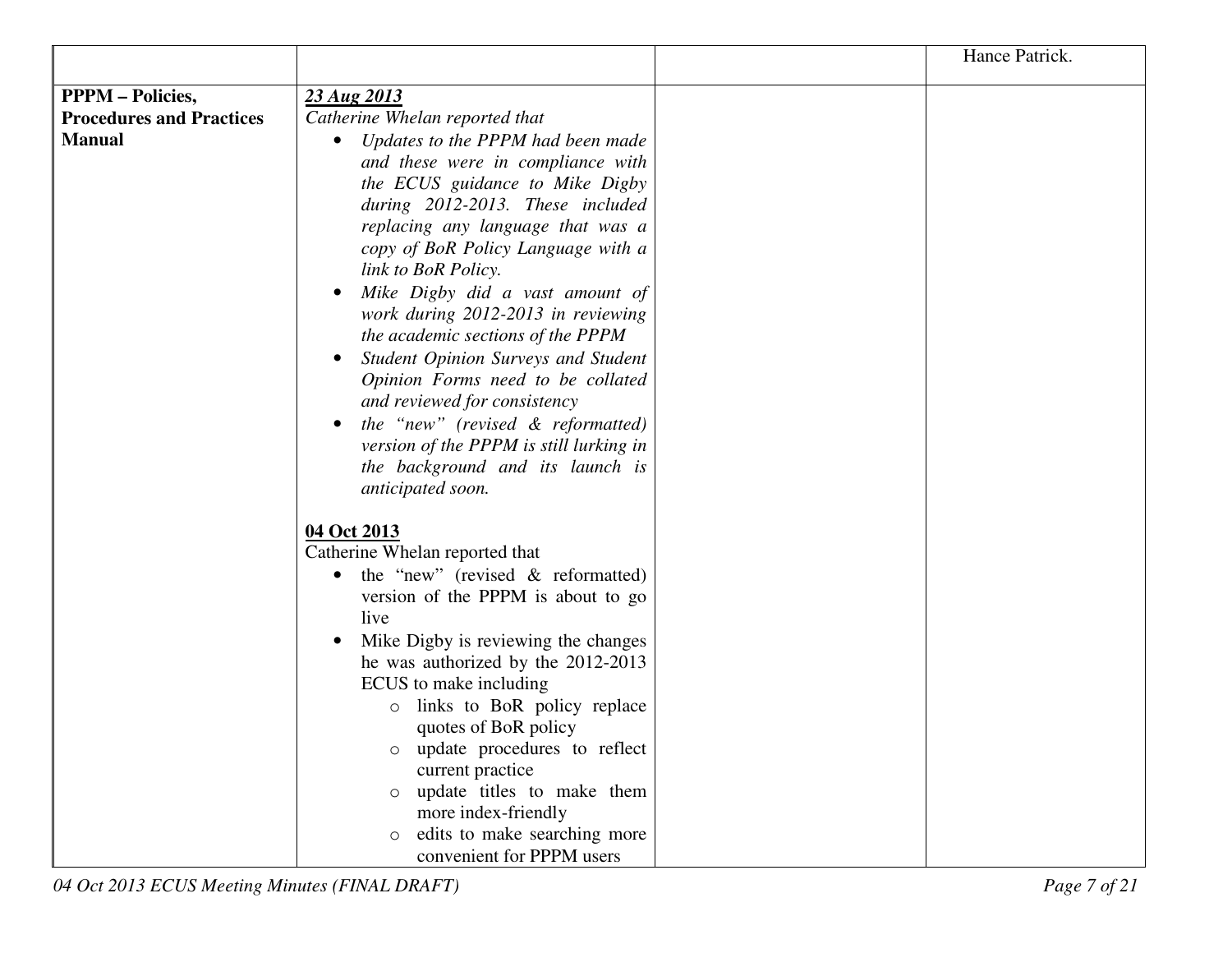|                           | identification<br>of<br>policies<br>$\circ$                               |                          |
|---------------------------|---------------------------------------------------------------------------|--------------------------|
|                           | where there are conflicting                                               |                          |
|                           | versions present<br>in<br>the                                             |                          |
|                           | manual. The only policy of                                                |                          |
|                           | this type is for the topic of                                             |                          |
|                           | Student Opinion Surveys -                                                 |                          |
|                           | two versions (with conflicting)                                           |                          |
|                           | language) presently exist.                                                |                          |
|                           | Mike Digby, Tom Ormord,                                                   |                          |
|                           | and Catherine Whelan are                                                  |                          |
|                           | preparing proposed revisions                                              |                          |
|                           | that, upon completion, will be                                            |                          |
|                           | submitted to the Executive                                                |                          |
|                           | Committee for steering to the                                             |                          |
|                           | relevant committee of the                                                 |                          |
|                           | university senate for review.                                             |                          |
|                           | Kitchens,<br>University<br>Archivist,<br>Josh                             |                          |
|                           | reminded those present of the intent to make                              |                          |
|                           | an annual pdf snapshot of the PPPM for                                    |                          |
|                           | University Archives. This reminder received                               |                          |
|                           | a favorable review from those present.                                    |                          |
| <b>Governance Retreat</b> | 23 Aug 2013                                                               | 23 Aug 2013              |
|                           | 1. There were 58 attendees, of whom 25                                    | Muschell<br>1. Lyndall   |
|                           | members responded to the survey.                                          | intends to prepare the   |
|                           | 2. Feedback narrative comments<br>were                                    | governance<br>retreat    |
|                           | overall quite positive, and the average                                   | report.                  |
|                           | rating for overall effectiveness was 4.61                                 |                          |
|                           | out of 5.                                                                 | 04 Oct 2013              |
|                           | 3. The costs for the retreat were                                         | 1. Lyndall Muschell has  |
|                           | a. \$2000 for Rock Eagle (site/food)                                      | prepared a draft of the  |
|                           | \$162 for printing/binding handbook                                       | governance<br>retreat    |
|                           | The cost for the shuttle bus was not included                             | report and submitted it  |
|                           | in the costs above.                                                       | for review to ECUS,      |
|                           | 4. Lyndall Muschell noted that Craig<br>Turner has prepared a web page to | SCC, and GRPC.           |
|                           | archive the documents that pertain to the                                 | 2. Lyndall Muschell will |
|                           | 2013 governance retreat. The url for this                                 | editorial<br>incorporate |
|                           | site<br>is                                                                | suggestions<br>received  |
|                           | http://info.gcsu.edu/intranet/univ_senate/Retreat_13/index.htm            | prior to 18 Oct 2013     |

04 Oct 2013 ECUS Meeting Minutes (FINAL DRAFT)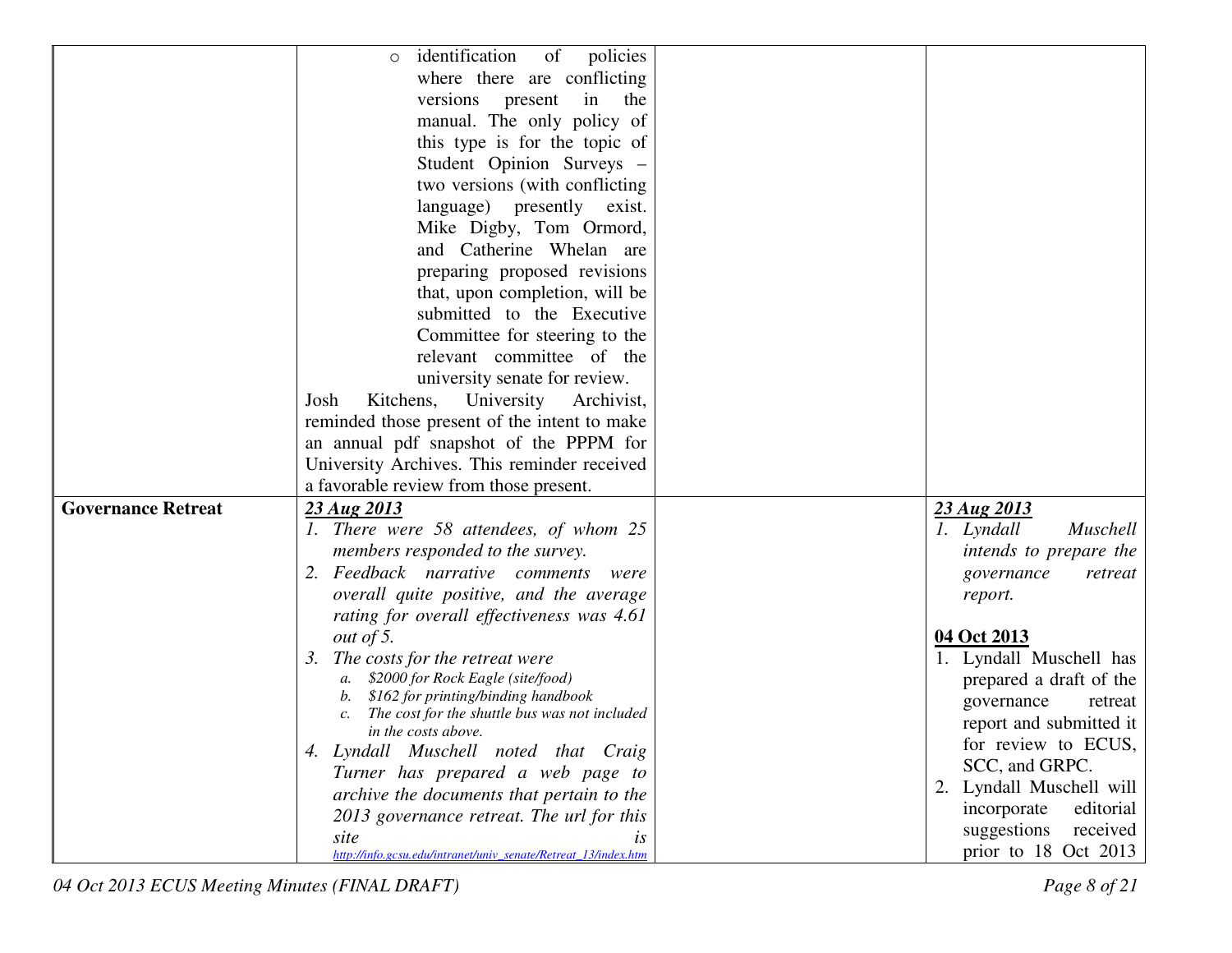|                                                  | and will present the  |
|--------------------------------------------------|-----------------------|
| 04 Oct 2013                                      | final version of the  |
| Lyndall Muschell announced that she has          | retreat<br>governance |
| drafted the 2013 Governance Retreat report       | report to University  |
| and circulated it for review to the Executive    | Senate at its 25 Oct  |
| Committee (ECUS), Standing Committee             | 2013 meeting.         |
| Chairs (SCC) and the 2012-2013 Governance        |                       |
| Retreat Planning Committee (GRPC).               |                       |
| Lyndall requested that those who choose to       |                       |
| review the draft submit editorial suggestions    |                       |
| to her by 18 Oct 2013 as she plans to submit     |                       |
| the final report to the University Senate at its |                       |
| 25 Oct 2013 meeting.                             |                       |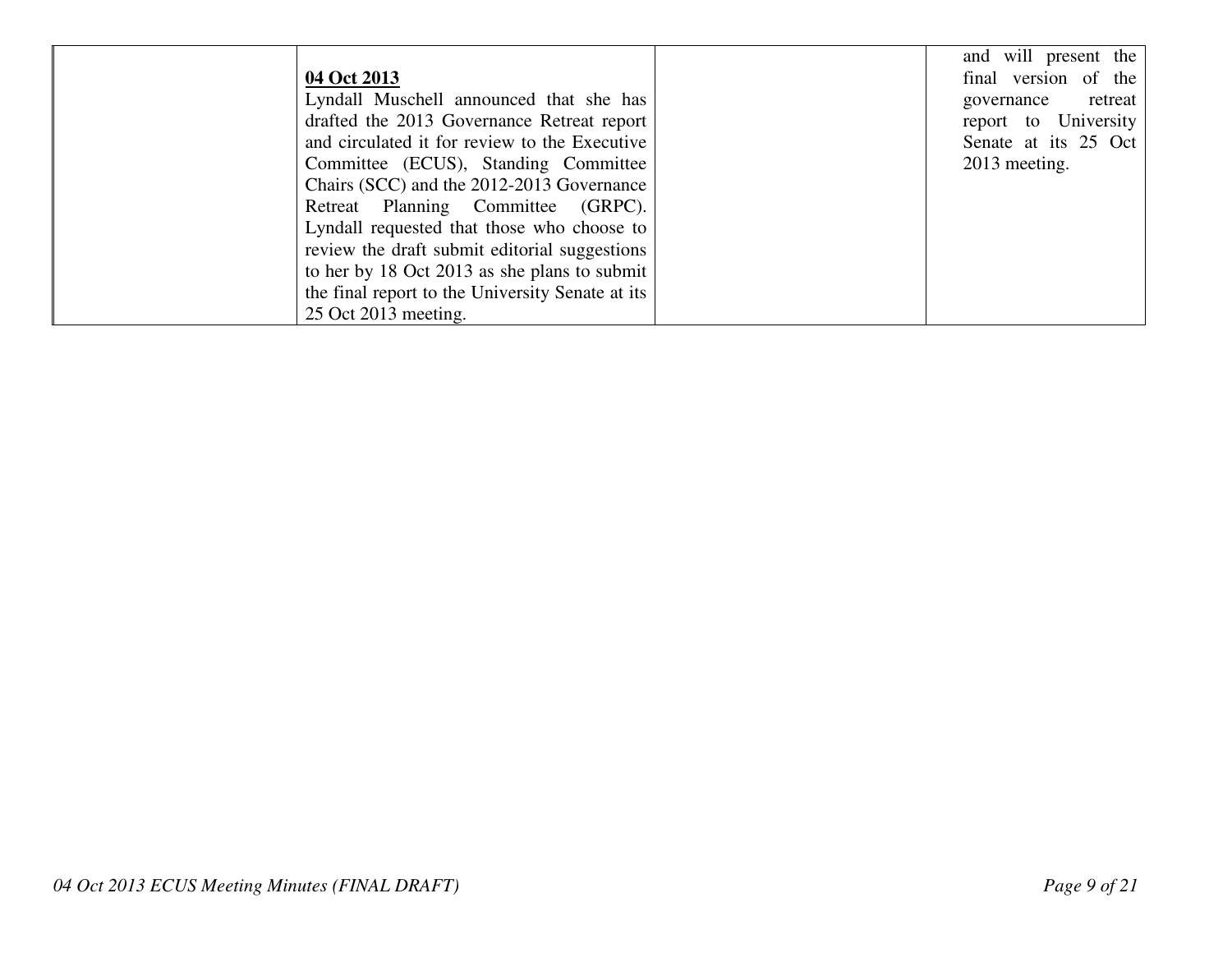| <b>University Senate Budget</b> | 23 Aug 2013                                                            | The motion of item $2$ (USGFC) | 23 Aug 2013                |
|---------------------------------|------------------------------------------------------------------------|--------------------------------|----------------------------|
| (combined with 23 Aug 2013)     | 1. This is the first year that University                              | reimbursement) was approved    | 1. Lyndall Muschell to     |
| <b>USGFC Travel Request)</b>    |                                                                        | with no discussion.            | check with Monica          |
|                                 | Senate has received a budget allocation.<br>2. There are two accounts. |                                |                            |
|                                 |                                                                        |                                | Starley regarding the      |
|                                 | a. \$5000 in state funds (no rollover)                                 | The recommendation of item 4   | rollover and ability to    |
|                                 | b. \$3500 in foundation (no rollover)                                  | (seeking feedback on using     | encumber funds.            |
|                                 | It is not known whether funds could be<br>3.                           | budget from senators)<br>was   | Lyndall Muschell to<br>2.  |
|                                 | $encumbered - possibly for example to$                                 | unanimously endorsed by those  | seek feedback from the     |
|                                 | support the 2014 Governance Retreat.                                   | present.                       | university<br>senators     |
|                                 | <b>USGFC Travel Request</b>                                            |                                | regarding the use of       |
|                                 | 1. Susan Steele, Presiding Officer Elect of                            |                                | the budget allocation      |
|                                 | the University Senate and the Voting                                   |                                | for university senate      |
|                                 | Member of the University System of                                     |                                | both by email and at       |
|                                 | Georgia Faculty Council (USGFC), had                                   |                                | their 13 Sep 2013          |
|                                 | inquired by email about USGFC meeting                                  |                                | meeting.                   |
|                                 | reimbursement.<br><i>The</i><br>travel<br>email                        |                                |                            |
|                                 | feedback proposed ECUS consideration                                   |                                | 04 Oct 2013                |
|                                 | of using the University Senate budget for                              |                                | 1. Lyndall Muschell did    |
|                                 | this reimbursement.                                                    |                                | check with Monica          |
|                                 | A <b>MOTION</b> to adopt a standing practice to<br>2.                  |                                | Starley as she was         |
|                                 | reimburse<br>(mileage,<br>costs<br>hotel,                              |                                | charged to do at the 23    |
|                                 | registration, etc.) incurred by the                                    |                                | 2013<br><b>ECUS</b><br>Aug |
|                                 | Presiding Officer Elect to attend and                                  |                                | meeting.                   |
|                                 | participate as a voting member of the                                  |                                | Lyndall Muschell did       |
|                                 | USGFC was made and seconded.                                           |                                | seek feedback from         |
|                                 | Other ideas for possible funding to<br>3.                              |                                | the university senators    |
|                                 | further consider included social events                                |                                | regarding the use of       |
|                                 | for faculty, higher education brown bags                               |                                | the budget allocation      |
|                                 | (civic leaders).                                                       |                                |                            |
|                                 |                                                                        |                                | for university senate      |
|                                 | 4. It was recommended that Lyndall                                     |                                | both by email and at       |
|                                 | Muschell invite feedback from university                               |                                | their 13 Sep 2013          |
|                                 | senators by email and at their 13 Sep                                  |                                | meeting as she was         |
|                                 | 2013 meeting                                                           |                                | charged to do at the 23    |
|                                 |                                                                        |                                | <b>ECUS</b><br>2013<br>Aug |
|                                 | 04 Oct 2013                                                            |                                | meeting.                   |
|                                 | Lyndall Muschell provided an update on the                             |                                |                            |
|                                 | university senate budget                                               |                                |                            |
|                                 | 1. As requested by ECUS at the last                                    |                                |                            |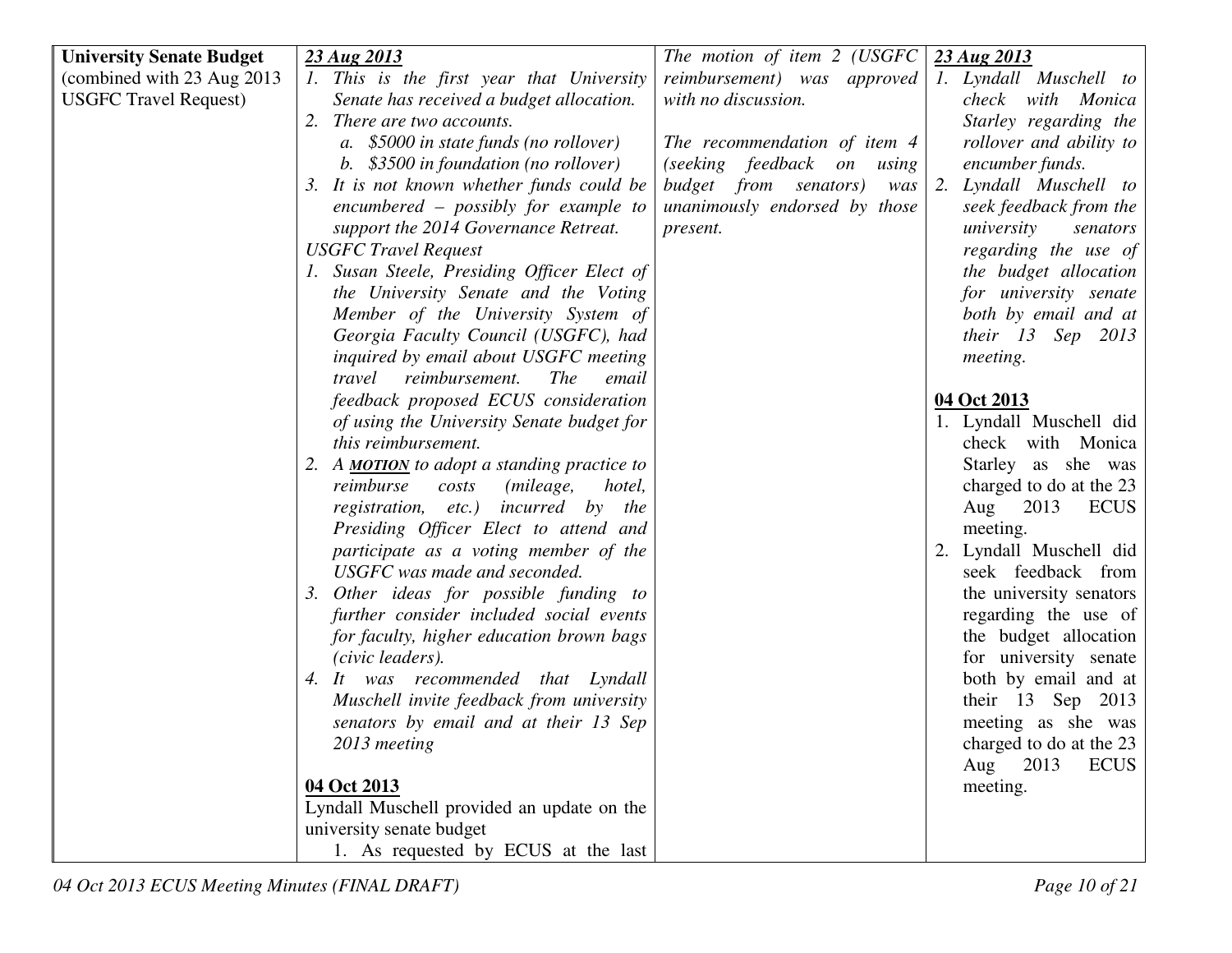| meeting, Lyndall Muschell<br>did      |
|---------------------------------------|
| consult with Monica Starley and       |
| Kathy Waers in the President's office |
| regarding rollover and encumbering    |
| the funds in the university senate    |
| budget. The state budget funds can be |
| encumbered, but must be used in the   |
| first quarter. The foundations funds  |
| may not be encumbered.                |
| 2. Lyndall Muschell distributed by    |
| email prior to the meeting the        |
| feedback that she had received from   |
| University Senators on the use of     |
| funds in the University Senate        |
| budget. A discussion based on the     |
| responses from the Request for        |
| Suggestions for Senate Events         |
| resulted in the following ideas.      |
| a. to work with the President's       |
| Office to co-host the upcoming        |
| faculty Friday (social/reception)     |
| event on October 25 and               |
| to sponsor a drop by event for<br>b.  |
| coffee and a snack during the         |
| week of finals.                       |
|                                       |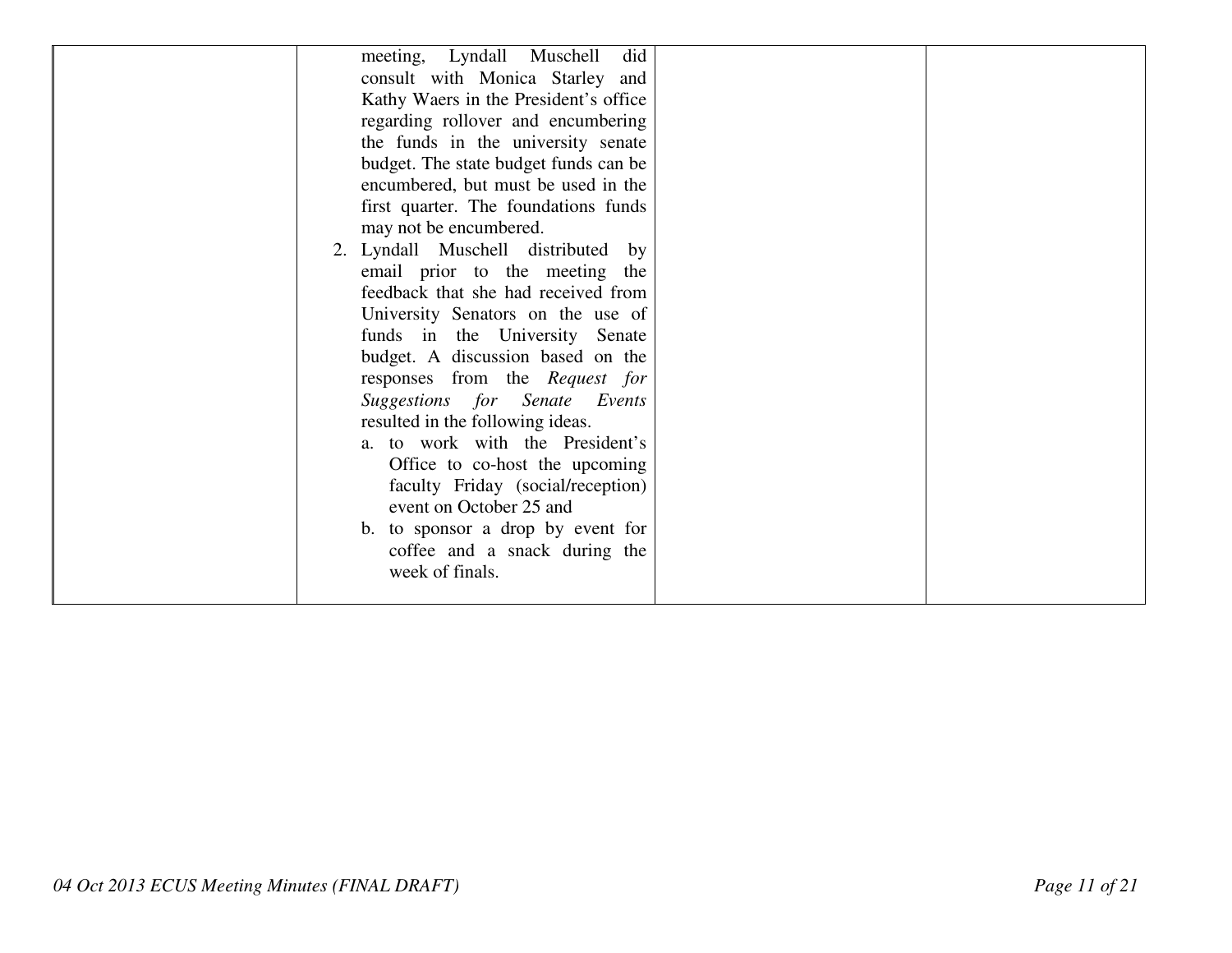| <b>Point Persons for Recurring</b> | 23 Aug 2013                                       | 1. Catherine Whelan (in   |
|------------------------------------|---------------------------------------------------|---------------------------|
| <b>ECUS Functions</b>              | Some of the recurring functions of ECUS,          | collaboration<br>with     |
|                                    | which can be found in the University Senate       | Lyndall Muschell) is      |
|                                    | Bylaws and the ECUS checklists document,          | continuing to prepare     |
|                                    | were considered and assigned points.              | letters for academic      |
|                                    | • Provost Brown – Corps of Instruction            | (library)<br>deans<br>and |
|                                    | List                                              | colleges) pertaining to   |
|                                    | Catherine Whelan - Letters to Deans<br>$\bullet$  | elected faculty senator   |
|                                    | of Colleges for Election of Elected               | election oversight        |
|                                    | <b>Faculty Senators</b>                           | 2. Lyndall Muschell is    |
|                                    | Lyndall Muschell - Preparation of<br>$\bullet$    | intending to call for     |
|                                    | the 2013 Governance Retreat Report.               | volunteers to form the    |
|                                    | Craig Turner - Apportionment<br>$\bullet$         | 2013-2014 governance      |
|                                    | Susan Steele - Chair of the $2013$ -<br>$\bullet$ | retreat<br>planning       |
|                                    | 2014 Governance Retreat Planning                  | committee by end of       |
|                                    | Committee.                                        | fall 2013.                |
|                                    | To be determined - Point for the                  |                           |
|                                    | of<br>the<br>2014-2015<br>drafting                |                           |
|                                    | Governance Calendar                               |                           |
|                                    | 4 Oct 2013                                        |                           |
|                                    | Indirectly updated by other agenda items that     |                           |
|                                    | were discussed at the 4 Oct 2013 meeting.         |                           |
|                                    | • Provost Brown $-$ Corps of Instruction          |                           |
|                                    | $List$ – Completed 2 Oct 2013.                    |                           |
|                                    | Catherine Whelan – Letters to Deans               |                           |
|                                    | of Colleges for Election of Elected               |                           |
|                                    | Faculty Senators – Continuing in                  |                           |
|                                    | Collaboration with Lyndall Muschell               |                           |
|                                    | Lyndall Muschell – Preparation of the             |                           |
|                                    | 2013 Governance Retreat Report -                  |                           |
|                                    | Circulated to ECUS, SCC, and GRPC                 |                           |
|                                    | for review, completion anticipated 18             |                           |
|                                    | Oct 2013.                                         |                           |
|                                    | Craig Turner – Apportionment – draft              |                           |
|                                    | prepared and circulated, completion               |                           |
|                                    | at the 4 Oct 2013 ECUS meeting.                   |                           |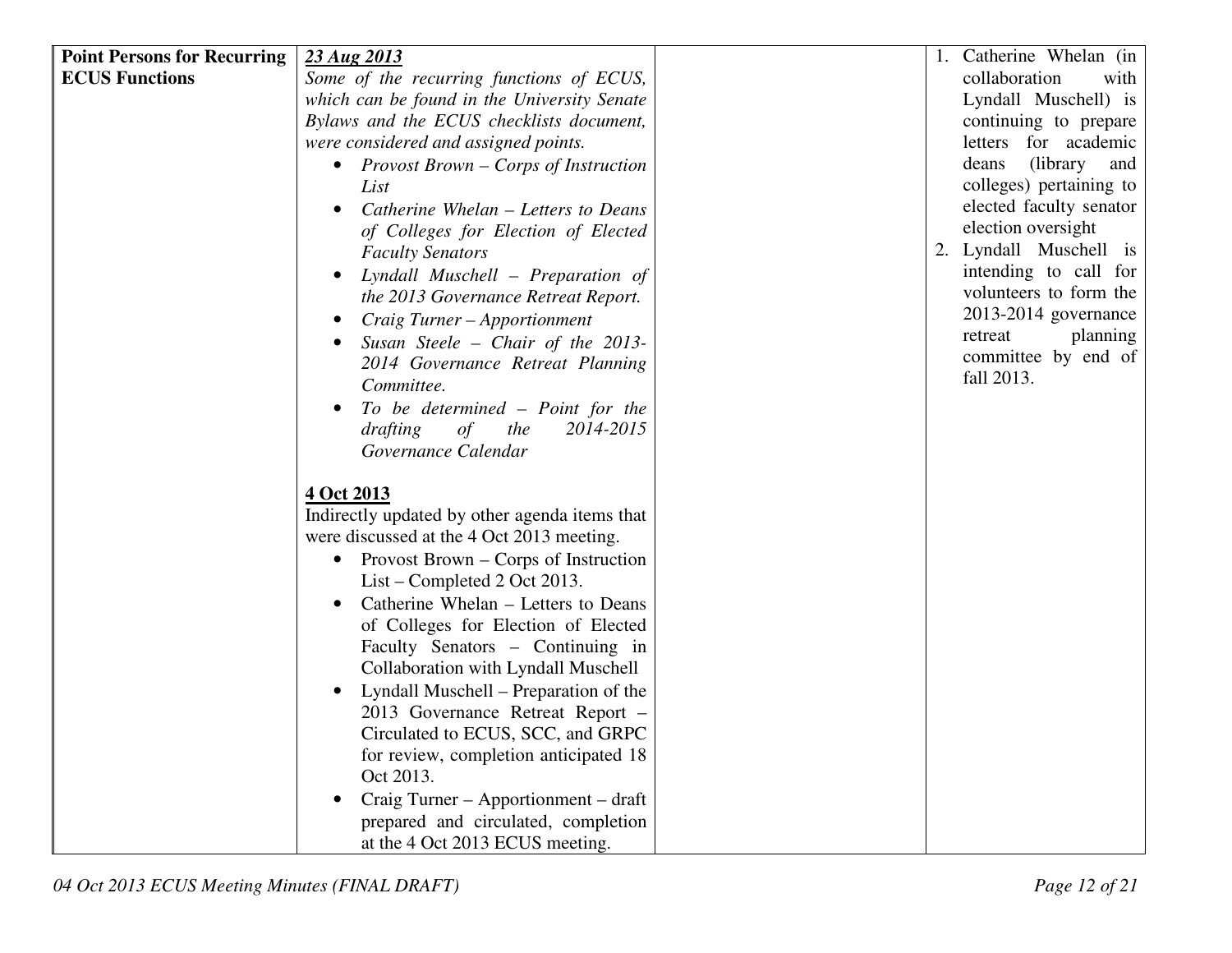|                             | Susan Steele – Chair of the 2013-<br>$\bullet$<br>2014 Governance Retreat Planning<br>Committee - Lyndall Muschell<br>intends to call for volunteers to form<br>the committee by end of fall 2013.<br>To be determined – Point for the<br>of<br>2014-2015<br>drafting<br>the<br>Governance Calendar – remained to<br>be determined.                                                                                                                                                                                                                                                                                                                                                                       |                                                                                                                                                                                             |                          |
|-----------------------------|-----------------------------------------------------------------------------------------------------------------------------------------------------------------------------------------------------------------------------------------------------------------------------------------------------------------------------------------------------------------------------------------------------------------------------------------------------------------------------------------------------------------------------------------------------------------------------------------------------------------------------------------------------------------------------------------------------------|---------------------------------------------------------------------------------------------------------------------------------------------------------------------------------------------|--------------------------|
| <b>VII. New Business</b>    |                                                                                                                                                                                                                                                                                                                                                                                                                                                                                                                                                                                                                                                                                                           |                                                                                                                                                                                             |                          |
| Actions/Recommendations     |                                                                                                                                                                                                                                                                                                                                                                                                                                                                                                                                                                                                                                                                                                           |                                                                                                                                                                                             |                          |
| <b>University Senate</b>    | conversation regarding<br>The email<br>the                                                                                                                                                                                                                                                                                                                                                                                                                                                                                                                                                                                                                                                                | The main takeaway was to start $ 1 $ .                                                                                                                                                      | Lyndall Muschell to      |
| <b>Endorsements</b>         | steering of the university senate endorsement                                                                                                                                                                                                                                                                                                                                                                                                                                                                                                                                                                                                                                                             | the transition to the university                                                                                                                                                            | meet with direct reports |
| (sparked by the endorsement | request of the QEP (Quality Enhancement                                                                                                                                                                                                                                                                                                                                                                                                                                                                                                                                                                                                                                                                   | senate being involved at the front                                                                                                                                                          | the<br>University<br>of  |
| request of the QEP Theme    | Plan) Theme and Goals sparked interest in an                                                                                                                                                                                                                                                                                                                                                                                                                                                                                                                                                                                                                                                              | end of an initiative, specifically                                                                                                                                                          | President to determine   |
| and Goals)                  | agenda item for a conversation on university                                                                                                                                                                                                                                                                                                                                                                                                                                                                                                                                                                                                                                                              | prior to the initiative being                                                                                                                                                               | if there is intent to    |
|                             | senate endorsements in general.                                                                                                                                                                                                                                                                                                                                                                                                                                                                                                                                                                                                                                                                           | for implementation<br>launched                                                                                                                                                              | launch any university-   |
|                             | Among the conversation points were the<br>following.<br>A perception that the QEP Theme and<br>Goals would advance independent of<br>whether an endorsement by the<br>university senate was granted. This<br>perceived reality was a point of<br>concern to some.<br>A recollection that in the past, there<br>$\bullet$<br>have been some administrators that<br>have "commanded" an endorsement<br>by university senate (or one of its<br>committees)<br>and received such<br>endorsement, only to use it as a<br>response to faculty pushback – and be<br>able to say something to the effect<br>"wait wait  this was endorsed by<br>your university senate." This was a<br>source of concern to some. | rather than the university senate<br>having involvement after the<br>initiative has been launched.<br>In common academic parlance,<br>involvement before the train has<br>left the station. | wide initiatives.        |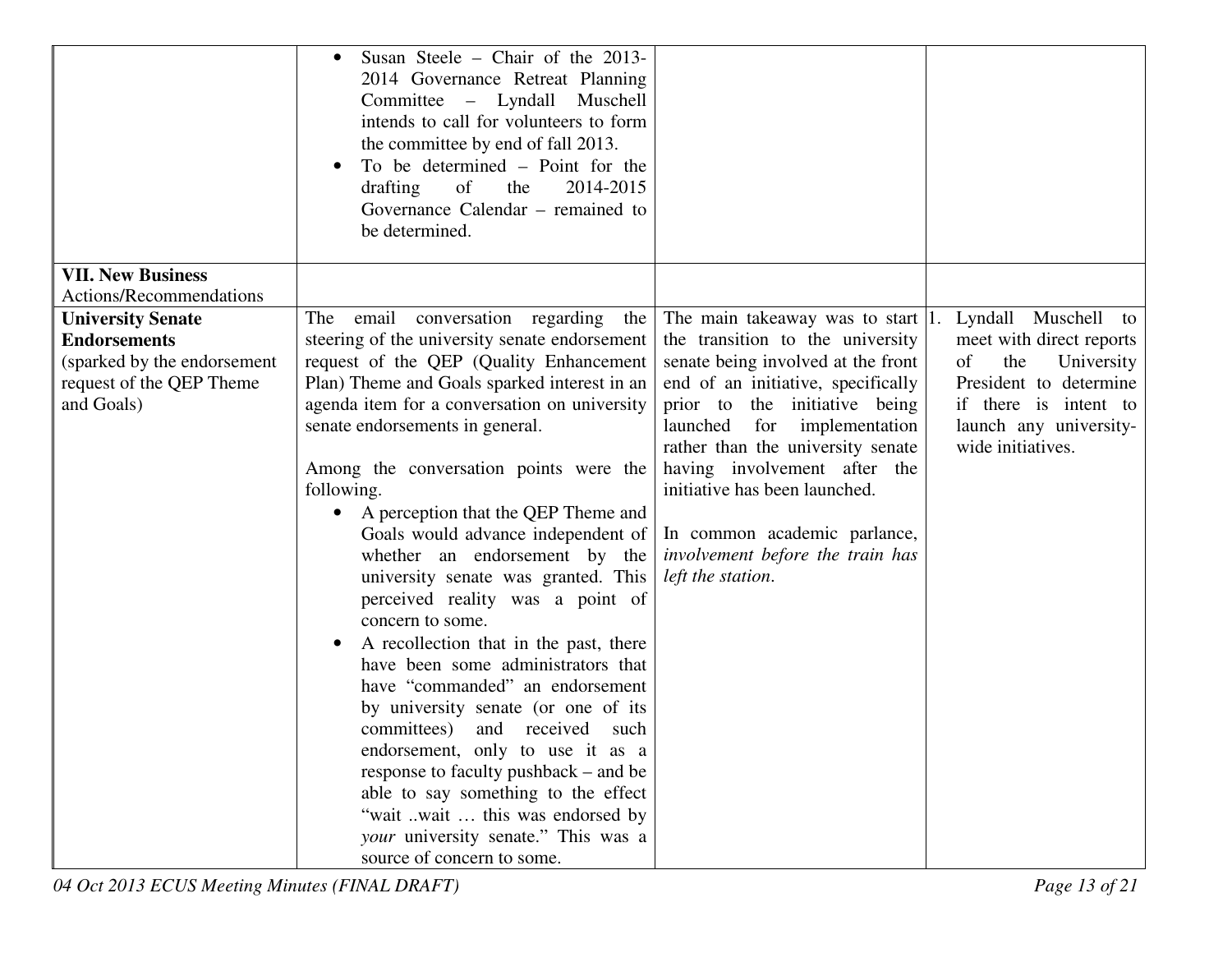| A perception by some who provide<br>$\bullet$     |  |
|---------------------------------------------------|--|
| input into a review process that if               |  |
| their input is not incorporated it was            |  |
| not heard.                                        |  |
| Relative to the $QEP$ – suggestions:<br>$\bullet$ |  |
| the university senate should<br>$\circ$           |  |
| be asked to endorse the                           |  |
| process rather than particular                    |  |
| aspects of the QEP. There was                     |  |
| no objection by those present                     |  |
| for such an endorsement                           |  |
| request to be made of the                         |  |
| university senate. Some of                        |  |
| those present may choose to                       |  |
| collaborate to author such an                     |  |
| endorsement request for the                       |  |
| 25 Oct 2013 meeting of the                        |  |
| University Senate.                                |  |
| the QEP Theme and Goals<br>$\circ$                |  |
| might<br>be<br>reported<br>to                     |  |
| university<br>senate<br>as<br>an                  |  |
| information item rather than                      |  |
| an endorsement request.                           |  |
| Discussion to clarify the contextual              |  |
| meaning of certain words – approval,              |  |
| endorsement, support – there was a                |  |
| point offered that there seemed to be             |  |
| semantics involved including the                  |  |
| communication challenges present                  |  |
| between the precise intent of words               |  |
| and the reception of the words.                   |  |
| o An approval is an action the                    |  |
| university senate applies or                      |  |
| fails to apply to a policy                        |  |
| University<br>Senate                              |  |
| operational definition:                           |  |
| A policy is a statement                           |  |
| of record that governs                            |  |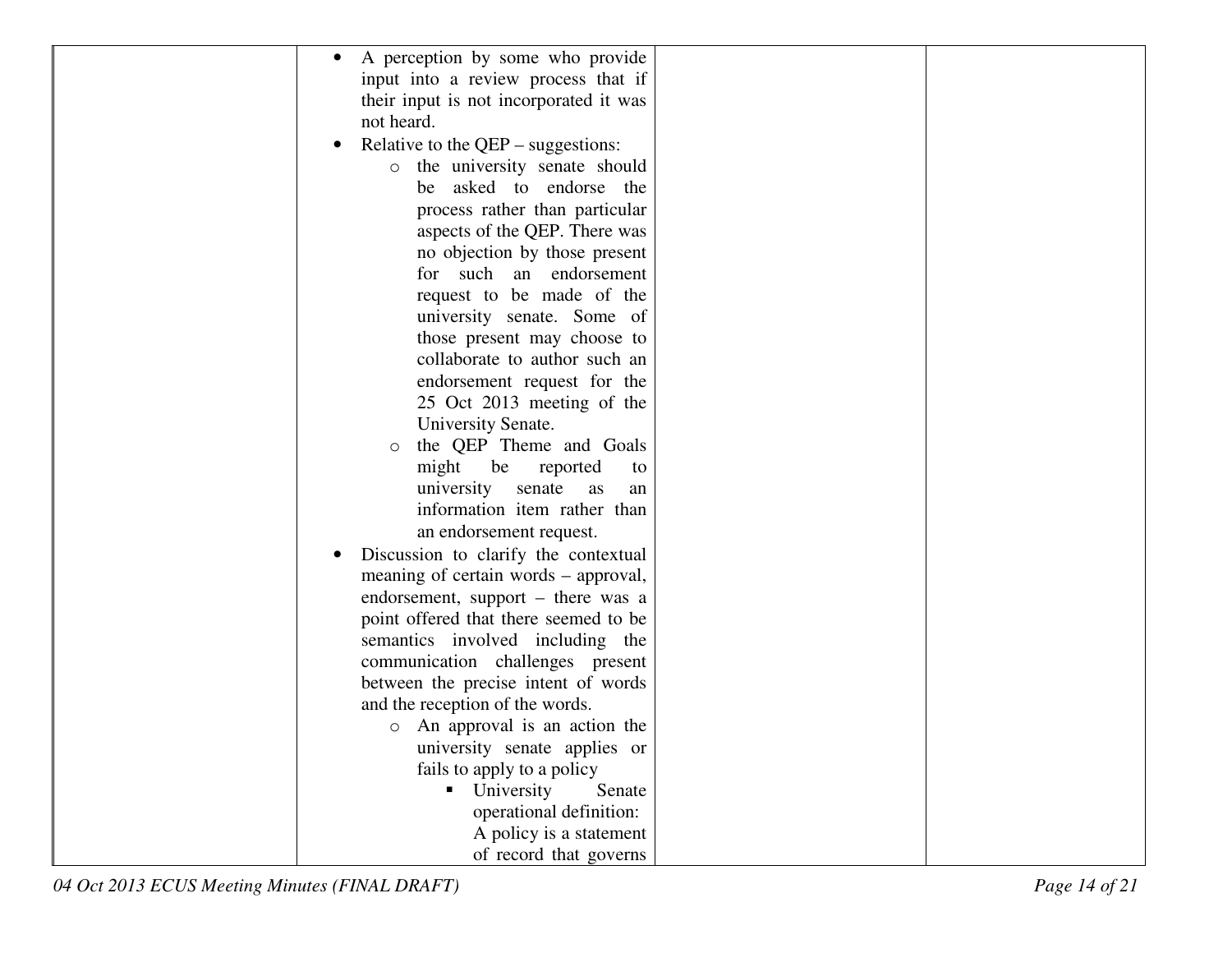| the conduct of the                     |  |
|----------------------------------------|--|
| university community                   |  |
| and/or<br>embodies<br>a                |  |
| general principle that                 |  |
| guides<br>university                   |  |
| affairs.                               |  |
| An endorsement is an action<br>$\circ$ |  |
| the university senate applies          |  |
| or fails to apply to a resolution      |  |
| A resolution is<br>ш<br><sub>a</sub>   |  |
| formal expression in                   |  |
| writing of an opinion,                 |  |
| especially one agreed                  |  |
| to by means of a vote                  |  |
| of a legislative body.                 |  |
| Support is not as clearly<br>$\circ$   |  |
| established as a formal action         |  |
| by the university senate.              |  |
| A suggestion that university-wide      |  |
| initiatives (rather than those at the  |  |
| academic unit (library, colleges),     |  |
| department, unit, etc. levels) be      |  |
| considered by university senate at the |  |
| front-end rather than at the eleventh  |  |
| hour. Implementation of this might be  |  |
| accomplished by                        |  |
| o Presiding Officer<br>of the          |  |
| University Senate meeting              |  |
| with direct reports of the             |  |
| President<br>University<br>to          |  |
| determine if there is intent to        |  |
| launch any university-wide             |  |
| initiatives. The<br>Presiding          |  |
| Officer may choose to consult          |  |
| with the Executive Committee           |  |
| to determine which initiatives         |  |
| might warrant consideration            |  |
| of the university senate.              |  |
|                                        |  |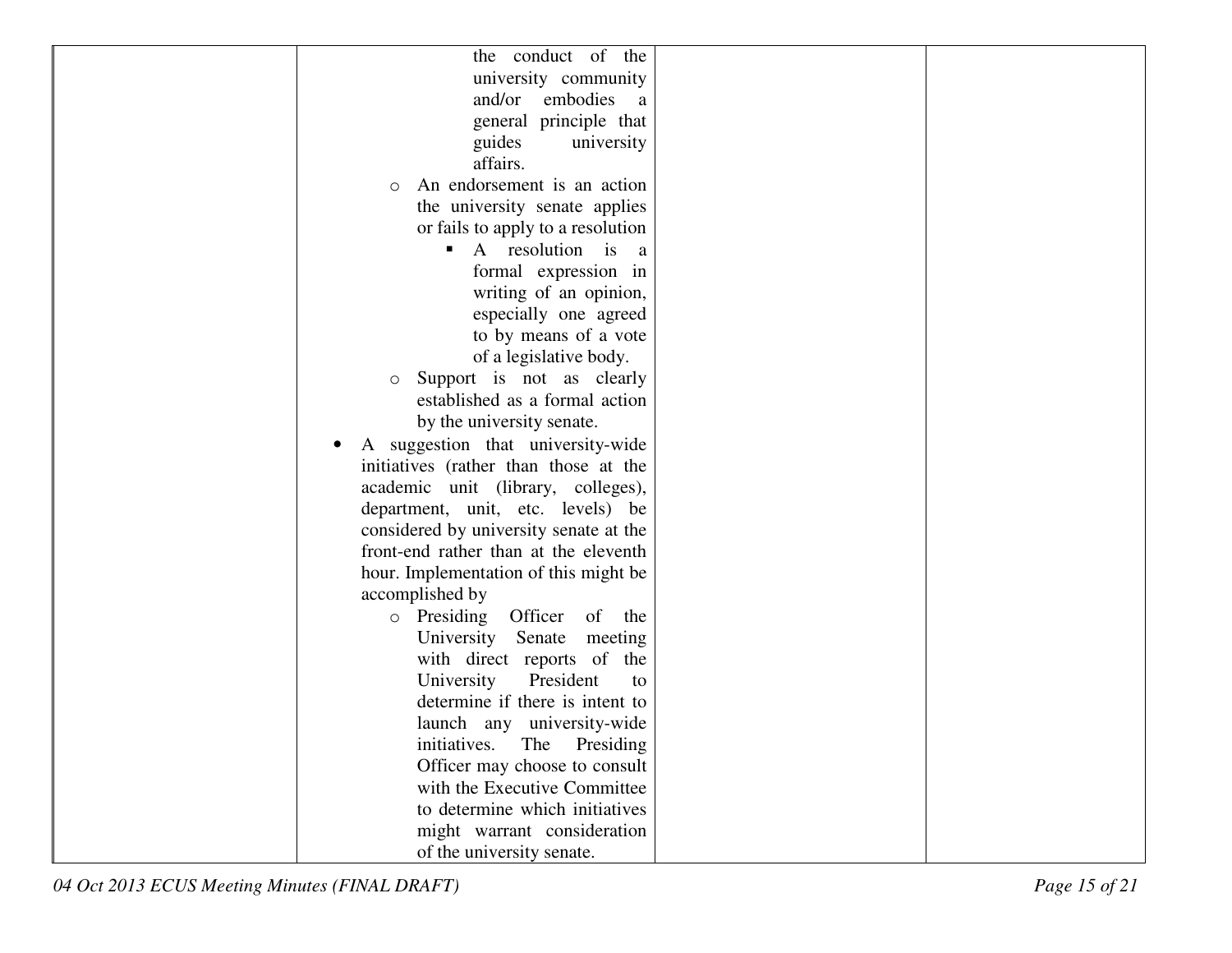| <b>University System of</b>    | 1. The USGFC meeting was hosted by                                           |
|--------------------------------|------------------------------------------------------------------------------|
| <b>Georgia Faculty Council</b> | Bainbridge College in Bainbridge, GA on                                      |
| (USGFC) Meeting (14 Sep        | Saturday 14 Sep 2013                                                         |
| $2013)$ Update                 | 2. Dr. Houston Davis - Executive Vice                                        |
|                                | Chancellor for the $USG$ – met with the                                      |
| <b>Susan Steele</b>            | USGFC via Skype to field questions. The                                      |
|                                | topics (in bold) of discussion and a                                         |
|                                | synopsis of his responses are provided.                                      |
|                                | For more detailed versions of his                                            |
|                                | responses, see the attached USGFC                                            |
|                                | meeting minutes (also referenced in item<br>5 below).                        |
|                                | <b>MOOCs</b> State will be developing a                                      |
|                                | consortium with 2-3 representatives                                          |
|                                | from each school to look at MOOC                                             |
|                                | (Massive Open Online Course)                                                 |
|                                | models and online educational issues.                                        |
|                                |                                                                              |
|                                | <b>Consolidations</b> More will probably<br>occur but none are imminent. The |
|                                |                                                                              |
|                                | system learned a great deal from the                                         |
|                                | consolidations recently completed.                                           |
|                                | Institutional goals to move up a tier                                        |
|                                | in the USG Procedures are being                                              |
|                                | developed, but approval is complex                                           |
|                                | and must consider both funding and                                           |
|                                | facilities.                                                                  |
|                                | <b>Salary</b> System is looking at work                                      |
|                                | load vs. across the board increases for                                      |
|                                | financial reasons.                                                           |
|                                | 12 month pay option This request                                             |
|                                | was prior to Dr. Davis's hire and he                                         |
|                                | was not aware of the issue but agreed                                        |
|                                | to follow up.                                                                |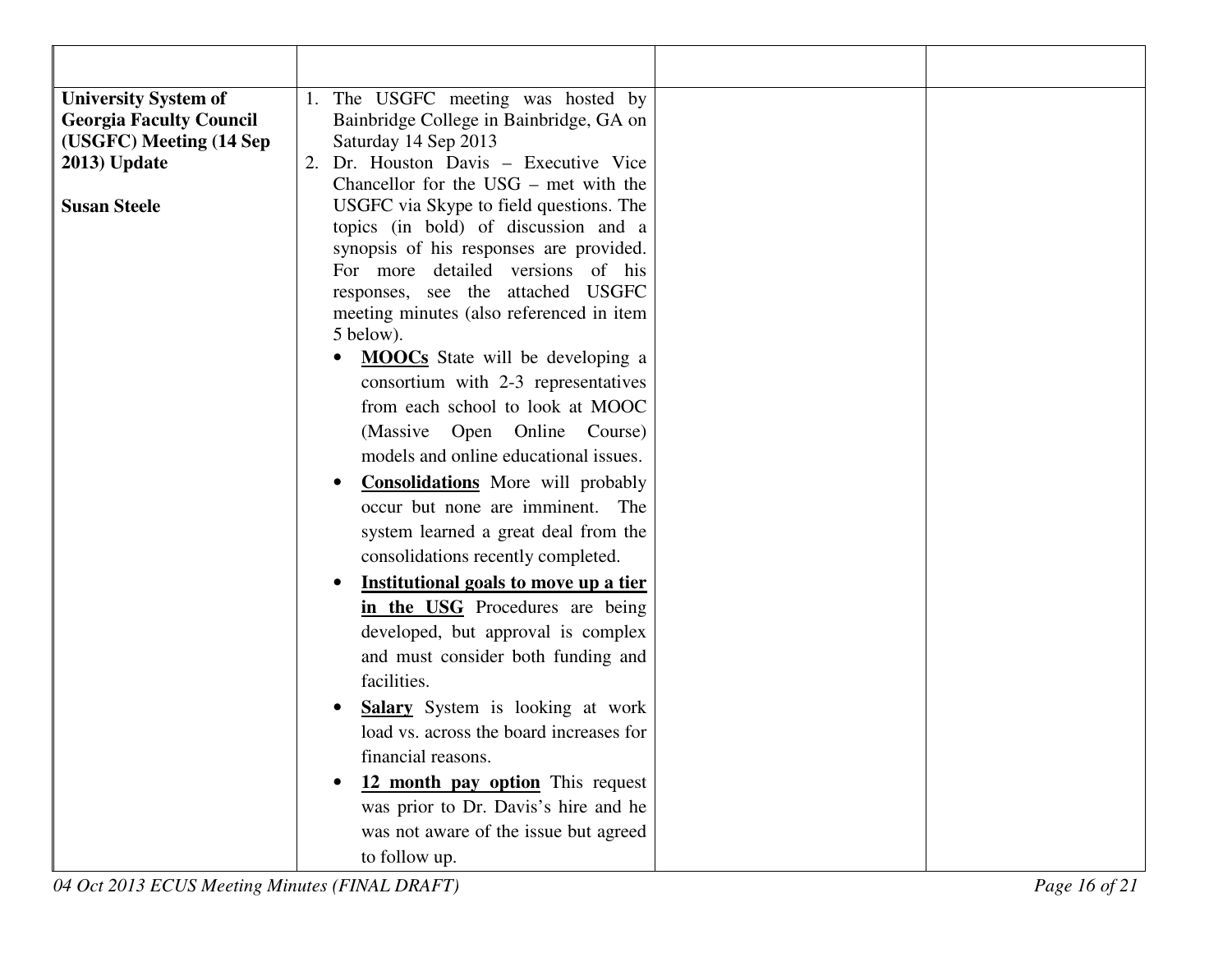|                                 | <b>State funding to USG institutions</b>                                            |                              |                                     |
|---------------------------------|-------------------------------------------------------------------------------------|------------------------------|-------------------------------------|
|                                 | Most likely will never return to 75%                                                |                              |                                     |
|                                 | of operating costs. 60% may occur,                                                  |                              |                                     |
|                                 | but is currently approximately 50%                                                  |                              |                                     |
|                                 | across the system. Each institution                                                 |                              |                                     |
|                                 | needs to look at alternative funding                                                |                              |                                     |
|                                 | sources.                                                                            |                              |                                     |
|                                 | <b>D2L Analytics package USG</b> has                                                |                              |                                     |
|                                 | decided not to purchase this system                                                 |                              |                                     |
|                                 | wide, and to leave this as an                                                       |                              |                                     |
|                                 | institutional purchase if needed.                                                   |                              |                                     |
|                                 | <b>Program</b><br>enrollments<br>Low                                                |                              |                                     |
|                                 | enrollments do not mean a guaranteed                                                |                              |                                     |
|                                 | program closure, but represent a                                                    |                              |                                     |
|                                 | starting point for discussion and                                                   |                              |                                     |
|                                 | evaluation.                                                                         |                              |                                     |
|                                 | 3. Other topics of discussion by attendees                                          |                              |                                     |
|                                 | included summer enrollment, expansion                                               |                              |                                     |
|                                 | of the USGFC leadership team to                                                     |                              |                                     |
|                                 | promote continuity, and evaluation of                                               |                              |                                     |
|                                 | teaching.                                                                           |                              |                                     |
|                                 | 4. Group was invited to consider Georgia                                            |                              |                                     |
|                                 | College as the meeting site for the spring                                          |                              |                                     |
|                                 | 2014 semester meeting.                                                              |                              |                                     |
|                                 | 5. The USGFC minutes (14 Sep 2013) are<br>attached to these minutes as a supporting |                              |                                     |
|                                 | document.                                                                           |                              |                                     |
| <b>Apportionment of Elected</b> | Prior to the meeting, Lyndall Muschell had                                          | The apportionment motion was | 1. Provost<br><b>Brown</b>          |
| <b>Faculty Senators</b>         | circulated by email the 2013-2014 Corps of                                          | approved with no discussion. | indicated her intent to             |
|                                 | Instruction List and the two versions of the                                        |                              | consult<br>with<br>Neil             |
|                                 | apportionment document. These documents                                             |                              | Jones, who prepares                 |
|                                 | had been prepared by Craig Turner, as he had                                        |                              | the<br>Corps<br>of                  |
|                                 | been named the ECUS point person on                                                 |                              | Instruction<br>list,<br>to          |
|                                 | apportionment at the 23 Aug 2013 meeting                                            |                              | obtain<br>historical                |
|                                 | of ECUS. In this case the elected faculty                                           |                              | information<br>the<br><sub>on</sub> |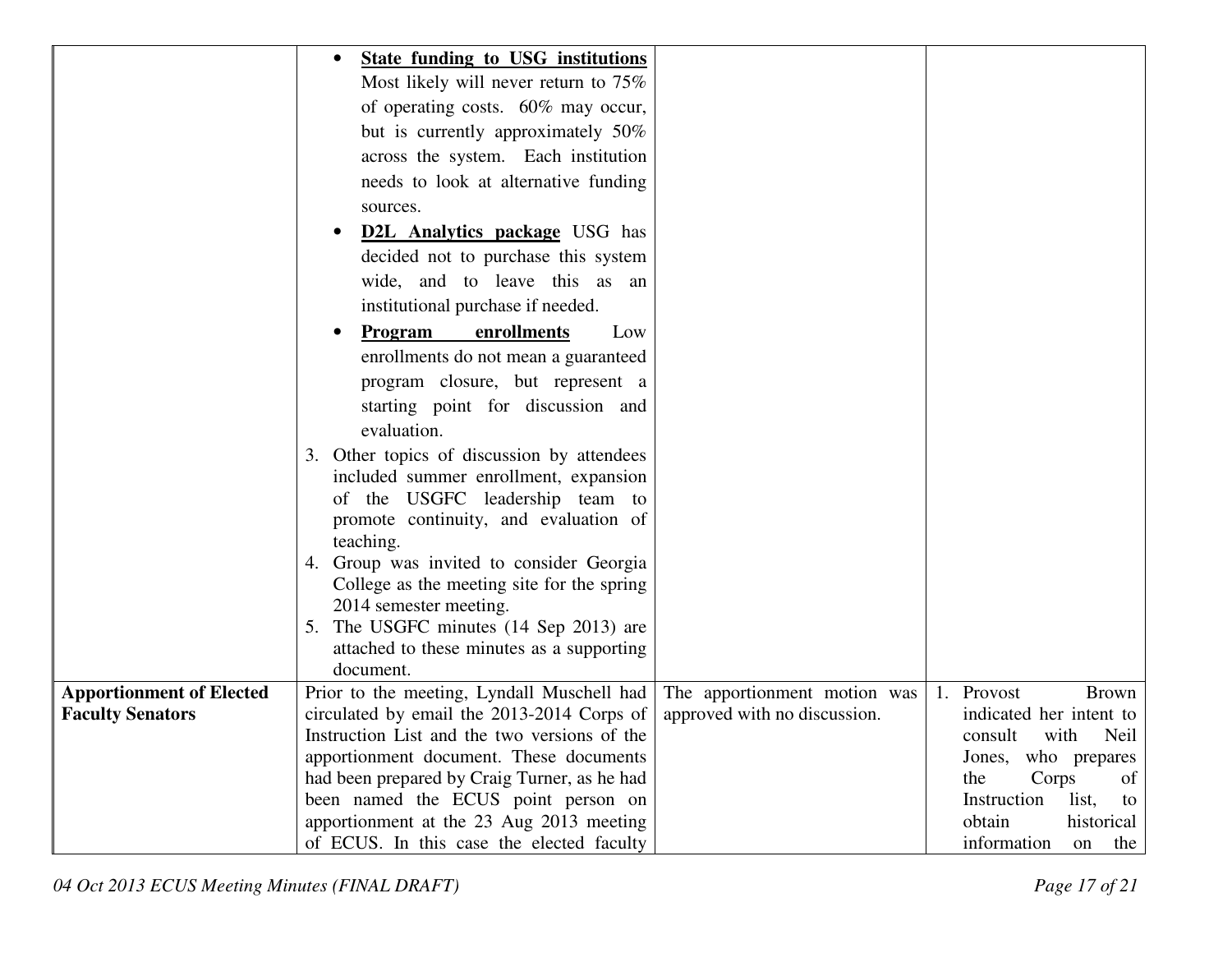| senators were being apportioned to the          | of<br>the<br>presence    |
|-------------------------------------------------|--------------------------|
| academic units (library, colleges), a recurring | "College"<br>of          |
| <b>ECUS</b> function.                           | Administration."         |
|                                                 | 2. Lyndall Muschell will |
| Craig Turner provided the following update:     | announce the number      |
| The recent emergence of a "College"             | of<br>elected<br>faculty |
| of Administration" in the Corps of              | that were<br>senators    |
| Instruction List supplied by the                | apportioned to each of   |
| Office of Academic Affairs breeds               | the academic units       |
| two versions of apportionment, one              | (library, colleges) to   |
| including the members of the College            | the members of the       |
| of Administration in the counts of the          | University Senate.       |
| number of faculty within an academic            |                          |
| unit (library, colleges) and one not.           |                          |
| There were seven $(7)$ individuals in           |                          |
| the College of Administration in the            |                          |
| 2013-2014 Corps of Instruction List.            |                          |
| They are:                                       |                          |
| $\circ$ CoAS (1): Steven Jones;                 |                          |
| CoE (4): Paul Jones, Sharon<br>$\circ$          |                          |
| Jones, Charlie Martin, Cara                     |                          |
| Meade;                                          |                          |
| CoHS (2): Kelli Brown, Tom<br>$\circ$           |                          |
| Ormond.                                         |                          |
| Huntington-Hill method of<br>The                |                          |
| apportionment is used. This method              |                          |
| has been in use by the United States            |                          |
| Congress since 1941.                            |                          |
| This apportionment method<br>$\circ$            |                          |
| increases the threshold for an                  |                          |
| academic<br>unit<br>(library,                   |                          |
| colleges) to be apportioned                     |                          |
| one more elected faculty                        |                          |
| senator with an increase in its                 |                          |
| quota<br>(minimum<br>lower                      |                          |
| number of elected faculty                       |                          |
| senators assigned<br>to an                      |                          |
| academic unit).                                 |                          |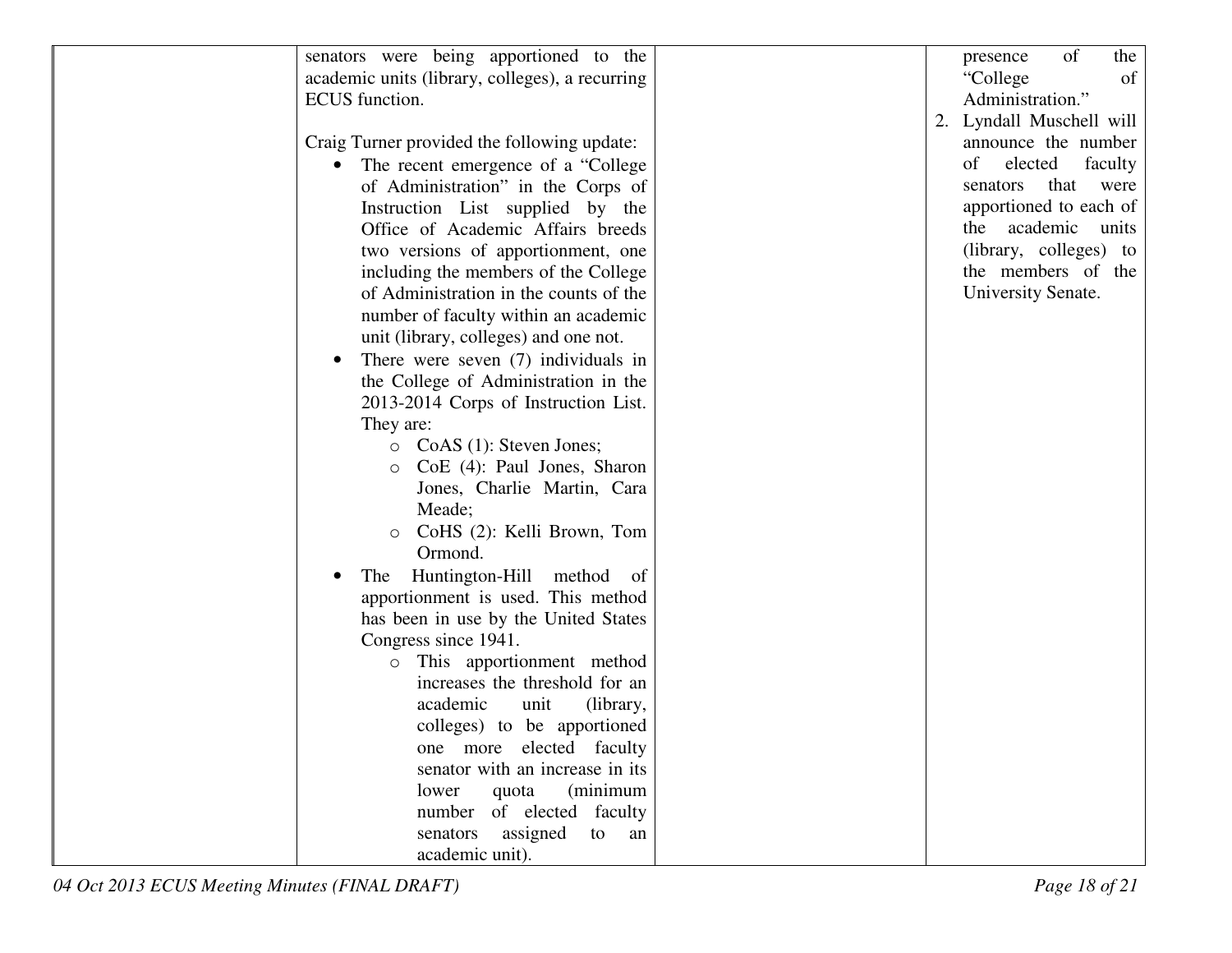|                              | Specifically the geometric<br>$\circ$                                                  |                                   |                            |
|------------------------------|----------------------------------------------------------------------------------------|-----------------------------------|----------------------------|
|                              | mean (square root of the                                                               |                                   |                            |
|                              | product) of the lower and                                                              |                                   |                            |
|                              | upper quotas for an academic                                                           |                                   |                            |
|                              | unit is used as the threshold.                                                         |                                   |                            |
|                              | In neither version did the number                                                      |                                   |                            |
|                              | apportioned to each academic unit                                                      |                                   |                            |
|                              | (library, colleges) vary from last                                                     |                                   |                            |
|                              | year's (2012-2013) apportionment.                                                      |                                   |                            |
|                              | Given our charge to base the                                                           |                                   |                            |
|                              | apportionment on the Corps of                                                          |                                   |                            |
|                              | Instruction List, it has become recent                                                 |                                   |                            |
|                              | practice to incorporate into academic                                                  |                                   |                            |
|                              | unit (library, colleges) counts the                                                    |                                   |                            |
|                              | relevant members of the "College of                                                    |                                   |                            |
|                              | Administration" as these individuals                                                   |                                   |                            |
|                              | are listed as members of the Corps of                                                  |                                   |                            |
|                              | Instruction.                                                                           |                                   |                            |
|                              | A <b>MOTION</b> to approve the version with the                                        |                                   |                            |
|                              | individuals assigned to the "College of                                                |                                   |                            |
|                              | Administration" incorporated into the                                                  |                                   |                            |
|                              | academic unit (library, colleges) counts as                                            |                                   |                            |
|                              | the official apportionment of elected faculty                                          |                                   |                            |
|                              | senators to academic units (library, colleges)                                         |                                   |                            |
|                              | for the 2013-2014 academic year was made                                               |                                   |                            |
|                              | and seconded.                                                                          |                                   |                            |
| <b>VIII. Next Meeting</b>    |                                                                                        |                                   |                            |
| (Tentative Agenda, Calendar) |                                                                                        |                                   |                            |
| 1. Calendar                  | 25 Oct 2013 @ 2pm Univ. Senate A&S 2-72                                                |                                   |                            |
|                              | 15 Nov 2013 @ 2pm Univ. Senate committees                                              |                                   |                            |
|                              | 15 Nov 2013 @ 3:30pm ECUS/SCC Parks 301                                                |                                   | Lyndall Muschell<br>will   |
| 2. Tentative Agenda          | Some of the deliberation today generated<br>tentative agenda items for future ECUS and |                                   | ensure that such items are |
|                              | ECUS-SCC meetings.                                                                     |                                   | added to agendas of the    |
|                              |                                                                                        |                                   | appropriate ECUS and/or    |
|                              |                                                                                        |                                   | ECUS-SCC meetings.         |
| IX. Adjournment              | As there was no further business to consider,                                          | The motion to<br>adjourn was      |                            |
|                              | a <b>MOTION</b> to adjourn the meeting was made                                        | approved<br>the<br>meeting<br>and |                            |
|                              |                                                                                        |                                   |                            |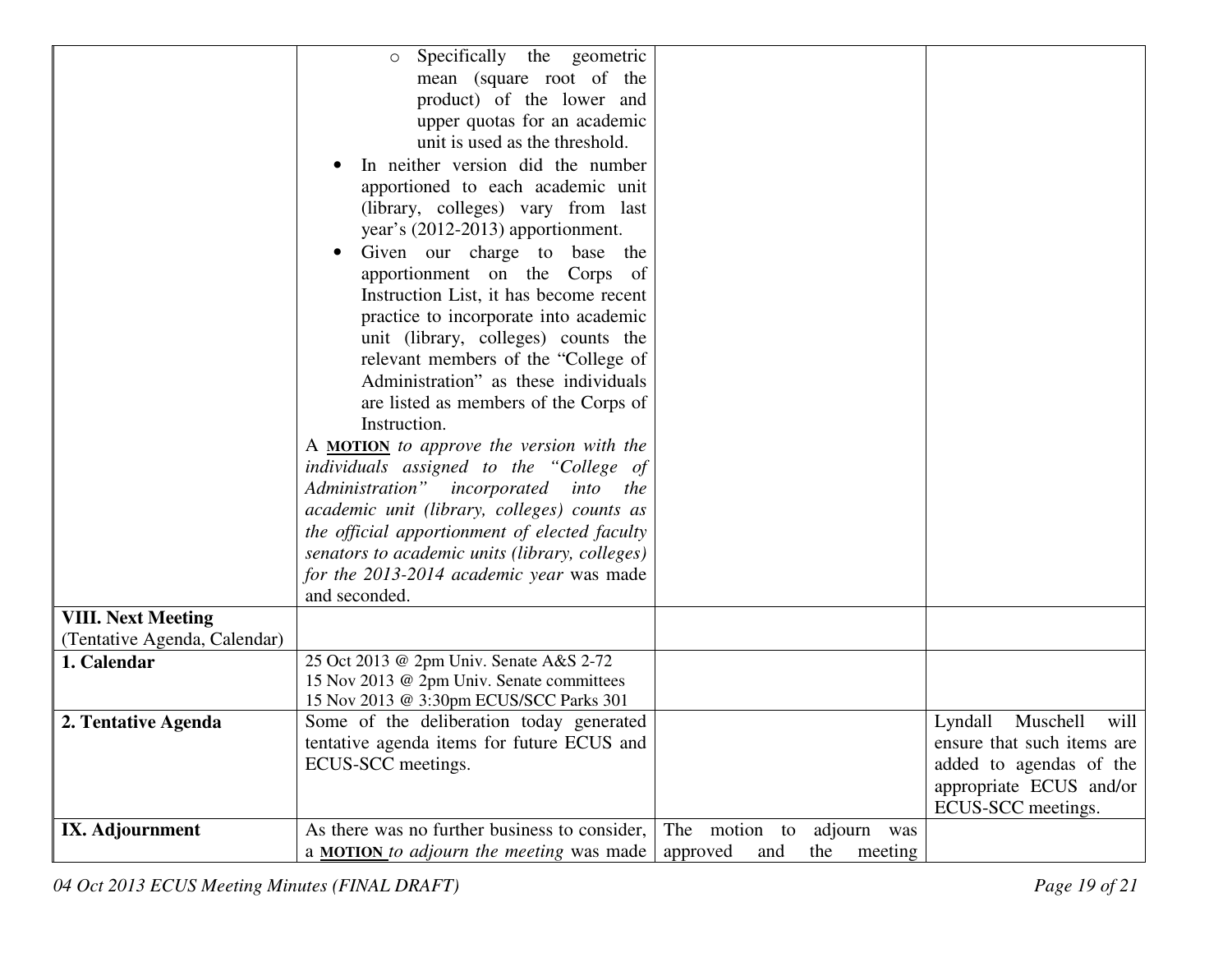|        |                                    | and seconded. | adjourned at 3:21 pm. |  |  |  |  |
|--------|------------------------------------|---------------|-----------------------|--|--|--|--|
|        |                                    |               |                       |  |  |  |  |
|        | Distribution:                      |               |                       |  |  |  |  |
| First; | To Committee Membership for Review |               |                       |  |  |  |  |

**Approved by:**<br> **Committee Chairperson (Including this Approval by chair at committee discretion)** 

Second: Posted to the Minutes Website